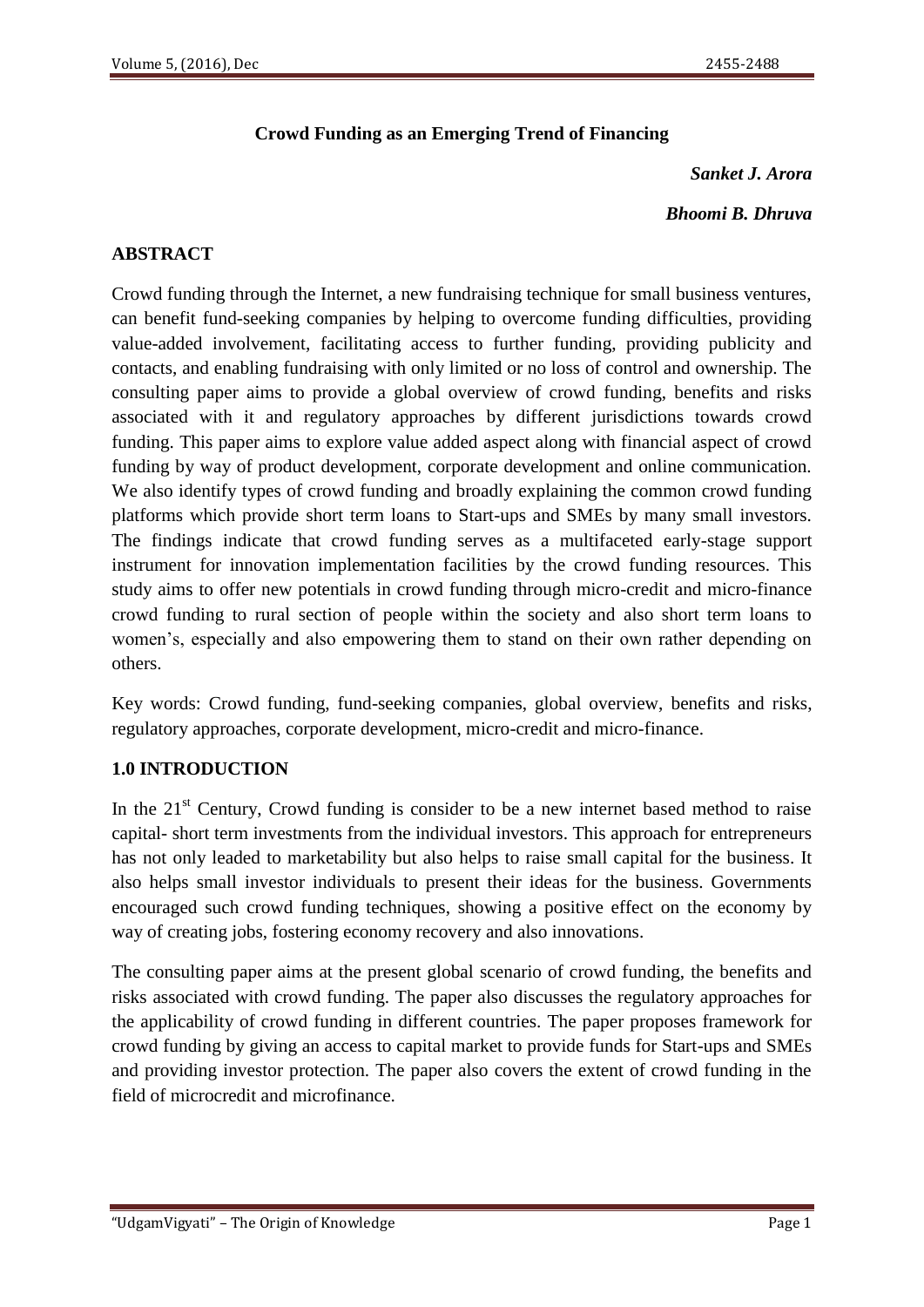## **2.0 WHAT IS CROWD FUNDING?**

Crowd funding is investing funds, in the form of small amounts of investment from multiple investors through different social networking sites and internet based platforms, for social cause and business venture.

*Crowd sourced funding is a means of raising money for a creative project(for instance, music, film, book publication), a benevolent or public-interest cause(for instance, a community based social or co-operative initiative) or a business venture, through small financial contributions from persons who may number in the hundreds or thousands. Those contributions are sought through an online crowd funding platform, while the offer may also be promoted through social media.<sup>1</sup>*

#### **3.0 HOW IT WORKS?**

It is apparently a new sector in the business world that is still developing. While many business person knows the proper use for such type of fund raising- small business also has the access to funding opportunities.

The Online platforms for crowd funding at a global level provides an easy access to Investments and donations for the small businesses and further it co-ordinates to the administrative body of raising funds.<sup>2</sup>

The basic point of view of crowd funding is based on three important closed corporations between – Investors, Intermediaries &Entrepreneurs. Investors are those large groups of ordinary people, who makes small contribution (\$1- \$100) for the ideas. They may get t-shirt, tickets to concert, dinner with a director in return for presenting their ideas. The crowd funding platforms such as specialized crowd funding websites are known as The Intermediaries. The main purpose of such intermediaries is connecting people to entrepreneurs worldwide. Seeking finance through crowd funding are The Entrepreneurs who fails to raise capital in any other way crowd funding works as a test for the idea along with providing capital to such small businesses.

Thus, it links between the three important parties which could be describe as a *method to establish a connection between entrepreneurs*, who aim to raise capital and *novel investors*, who form an emerging source of capital and are willing to invest small amounts, through *internet based intermediaries.<sup>3</sup>*

<sup>&</sup>lt;sup>1</sup>Crowd Based Equity Funding – Discussion Paper - Corporations and Markets Advisory Committee, Australia, September , 2013

<sup>&</sup>lt;sup>2</sup>http://www.thisismoney.co.uk/money/smallbusiness/article-2333399/Crowdfunding-does-work.html <sup>3</sup>Mechanic.ktu.lt/index.php/Ekv/article/view/3713/2499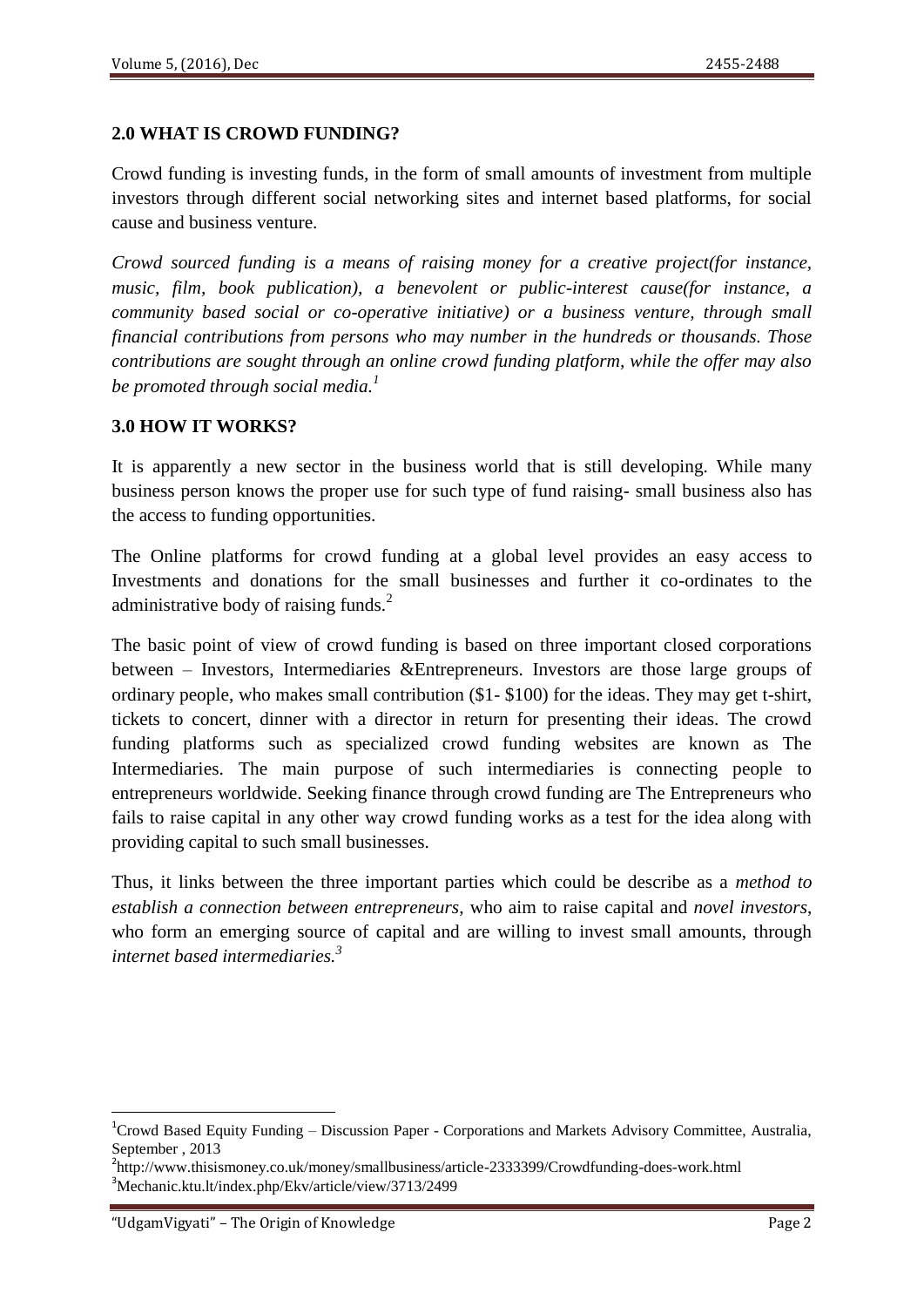# **4.0 TYPES OF CROWD FUNDING**



Source:- IOSCO Staff Working Paper- Crowd-funding: An Infant industries Growing Fast,2014.

## **4.1 Donation Crowd Funding:**

Donation Crowd funding is a form of contribution by way of charities, funds for social, artistic, Philanthropic works and gathering communities though internet to donate a project.

It is basically for small organization and people raising money for personal or specific cause in the form of return intangible benefits.

The investor of such crowd funding is intrinsically and socially motivated. Popular sites include Crowdrise etc.

## **4.2 Reward Crowd Funding:**

Reward based crowd funding significantly grows in the funding of creative, social, and entrepreneurial projects.

In such crowd funding investors receive existing or future tangible reward as consideration and usually operating a tiered system where more you donate the better reward you receive. It last for 1to 3 months.

## **4.3 Peer-to-Peer Lending**

A Peer-to- Peer lending is nothing but is only an online platform which helps to match between lenders/investors with the borrowers/issuers. The interest rate for such type of lending money is set by the platform itself and it can differ from one platform to another.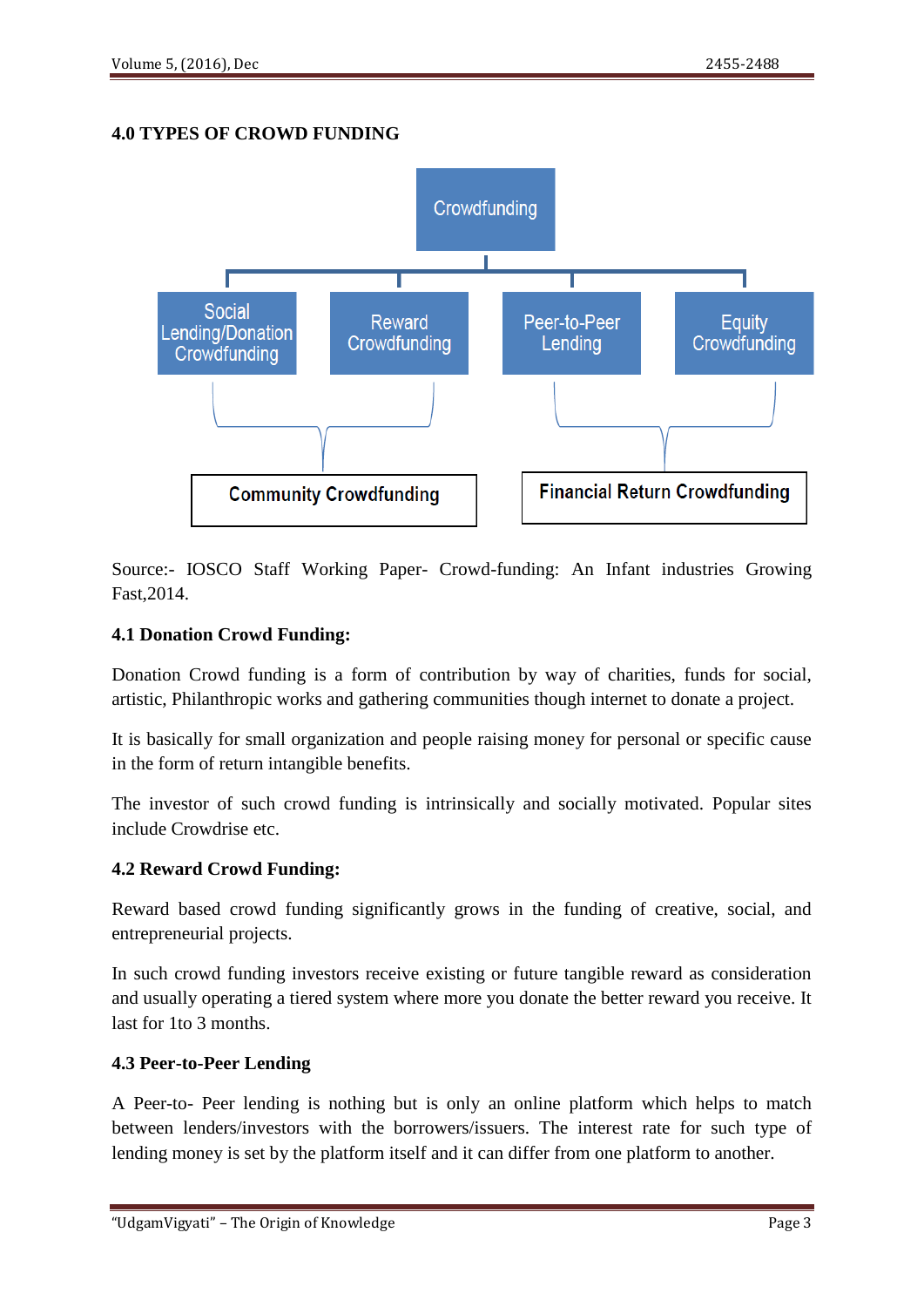Through Peer-to-peer lending platforms, securities loan can become securities but only with a contract or an agreement between the lender and borrower by keeping a security note.<sup>4</sup>

Retail Investors or the small investors, generally avoid such type of lending because there is no investor's protection, and there is always a chance of default in getting back the invested amount.

As per the report of Open Data Institute, published on July, 2013, it was found that more than 49,000 investors in UK had funded through peer-to-peer lending worth more than £378m.

Some of the major peer-to-peer lending platforms in United States are Lending Club, Prosper etc. and in UK are Funding Circle, Zopa etc.

As per the IOSCO paper<sup>6</sup>, in Germany and Italy, peer-to-peer platforms are classified as banks.

## **4.4 Equity Based Crowd funding**

In an Equity Based Crowd Funding, the investors are awarded Equity Shares of the Company in consideration for the investments done by them towards the company.

It is nothing but only a online platforms to raise funds for the early Start-ups and offering online equity interest to the investors who invest their money. New ventures and small scale business generally raise their funds through such crowd funding as they are a newly Start-ups for the market and would be unable to raise huge amount of funds in a short span of time.

In such crowd funding, the solicitation of equity is done at a very early stage, as compared to the traditional manner of funding of money by the individual investors or the private equity members, after the product is launched in the market and is available for the commercial use.

Some of the examples of Equity Based Crowd Funding Platforms are Seedrs, Syndicate Room and Crowdcube.

## **5.0 Benefits of Crowd Funding**

In the present era and in real economy, crowd funding plays a very important role, as it emerges as a new mode of funding money for small businesses or the newly set up Start-ups in the market.

As the Basel III Capital adequacy norms were applicable on the banks, the lending process of funds was getting very difficult and also had a high element of risk in it. To balance the situation an alternative was demanded within the market. Crowd funding emerged as a beneficial market for the SMEs and Small Start-ups for raising the funds easily and within short period of time.

1

<sup>4</sup> IOSCO Staff Working Paper - Crowd-funding: An Infant Industry Growing Fast , 2014

<sup>&</sup>lt;sup>5</sup> Crowd Based Equity Funding – Discussion Paper - Corporations and Markets Advisory Committee, Australia, September , 2013

 $^6$  IOSCO Staff Working Paper - Crowd-funding: An Infant Industry Growing Fast, 2014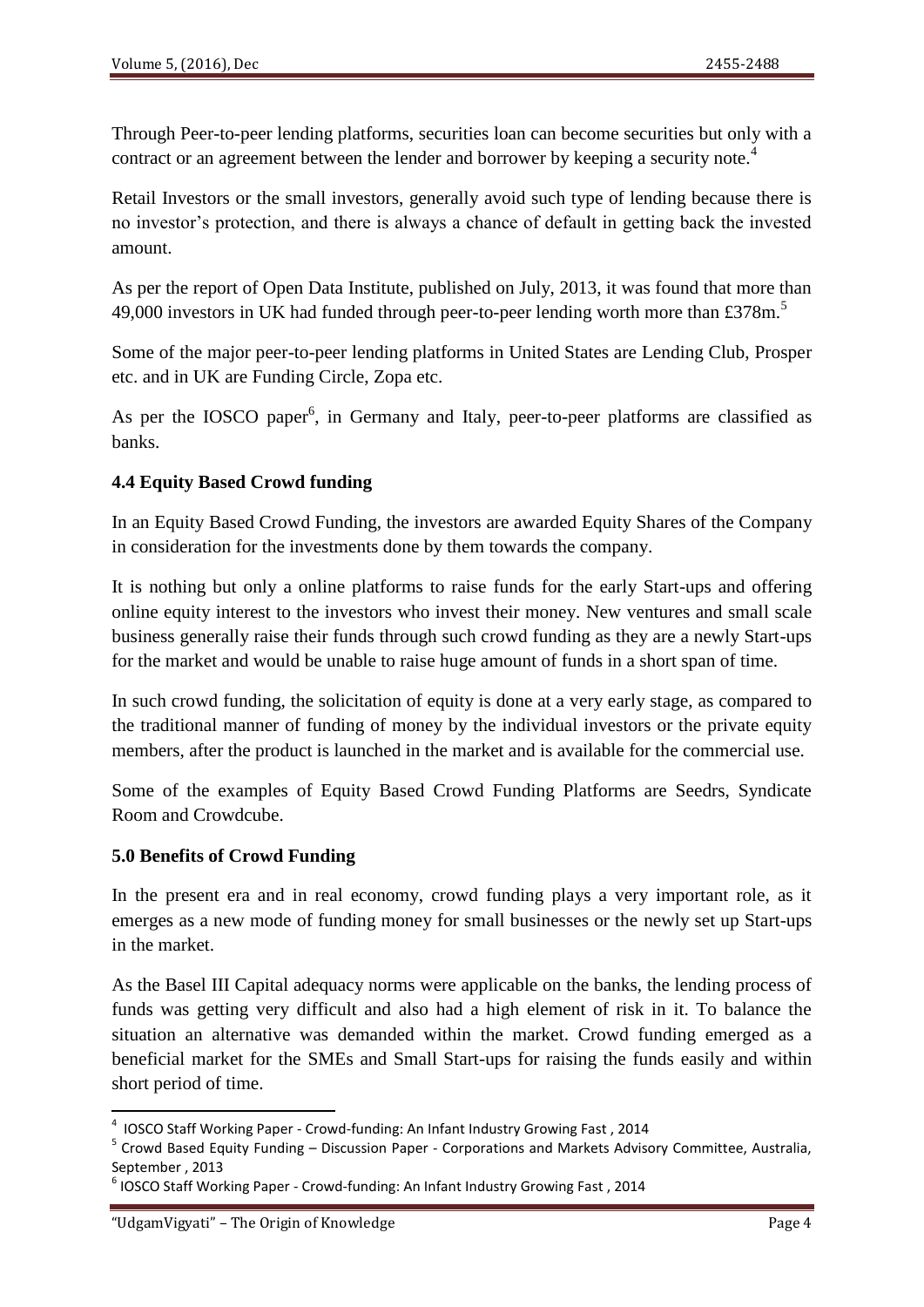Through Crowd Funding, the process of getting money or raising money for the business was easy and no rigorous or long procedure was to be followed as compared to the procedures which the banks used to follow for lending the money to the business ventures or the companies.

Crowd funding provided huge competitions in the market as the products was available in a short period of time and also the fiancé was easily available for the start-ups and SMEs.

It provided new investments and the products in the market had their own identity and were diversified in nature.

To maintain the reputation of the online websites or such crowd funding platforms, the operators engaged vetting or due diligence of projects.

## **6.0 Risks of Crowd Funding**

As the retail investors are unable to handle the risk of default in payment through crowd funding, the Venture Capital Funds (VCFs) and the Private Equity (PE) borne the risks for the new Start-ups and the SMEs.

The VCFs and The PE investors solicit the small amount of investments for different investors and helps as mediators for the Start-ups and SMEs, along with handling high risk and low liquidity of money.

There are chances of default in money getting back to the investors. The crowd funding platforms may in due course of time shut down either temporarily or permanently, and then no recovery is available to the investors.

The risk of failure and loss of equity to the individual investors through crowd funding is very high, as new companies in the market don't have viable business models.

As compared to the Corporate Banks, there is no collateral, as such, so the risk in funding such companies is very high for the investors. As compared to the traditional investors, such as Banks or the VCFs, the chance to tackle such risk is very low among the crowd funding platforms.

The crowd funding through online also increases the risk of fraud. False websites or the fraudsters may use such way of funding any projects and asking to disclose the credit card numbers of the investors.

The individual investors may not practice a good diversification principle, which leads to increase in risk of fraud. In peer-to-peer crowd funding there is a chance of Money Laundering.

Since, crowd funding is done online, there is lack of transparency of platforms or the websites and even the identity of the company may not be disclosed properly.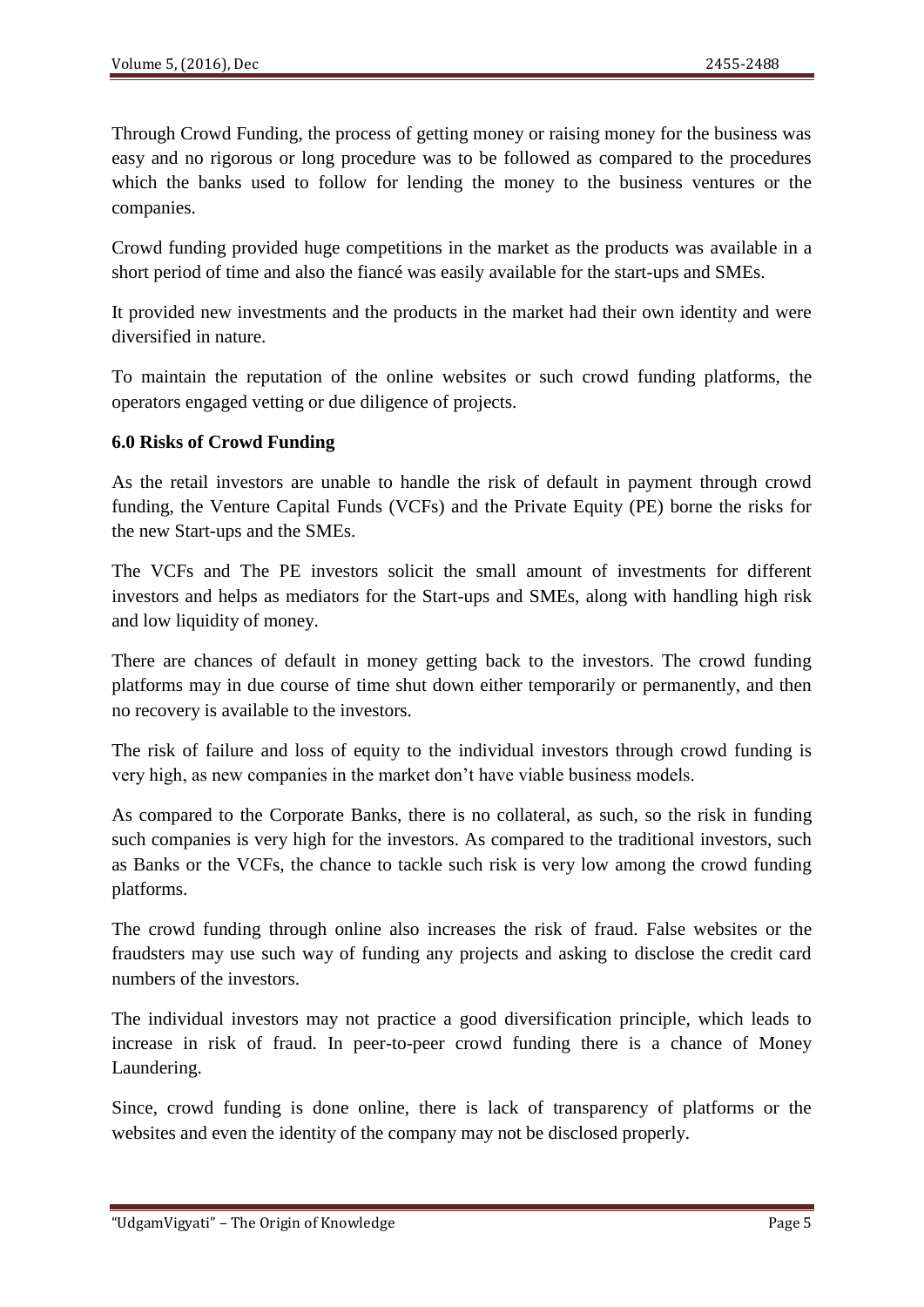## **7.0 REGULATION OF CROWD FUNDING IN VARIOUS JURISDICTION**

## **United States**

To regulate crowd funding platforms, Jumpstart Our Business Startups Act, 2012 or (JOBS Act) this had already proposed a basic regulatory framework for crowd funding. Before this in U.S there was ban on ‗general solicitation' or ‗general advertising' for investment in securities.

Title II of the JOBS Act, which deals with accredited investors which deals with equity. Rules and Sec under this title came into effect from September 2013. Entrepreneurs of U.S which may publicly advertise and make opportunity for their company's market. The " accredited investors" in effect to individuals with an \$1million liquid net worth of annual incomes over \$200,000 which include social media, internet, radio television etc.

Title III of the JOBS Act which deals with Crowd Sourced equity Funding (CSEF) which offers to investors only. For a modest amounts of capital the companies' startup to use online intermediaries. This provision has not come into force yet now.

Under this act, for qualifying an transaction as a crowd funding, some specification are required they are as follows:-

- $\triangleright$  The amount raised not to exceed \$1 million in a 12-month period (this amount is to be adjusted for inflation at least every five years).
- $\triangleright$  Individual investments in a 12-month period are limited to:
	- 1. the greater of \$2,000 or 5 percent of annual income or net worth, if annual income or net worth of the investor is less than \$100,000; and
	- 2. 10 percent of annual income or net worth (not to exceed an amount sold of \$100,000), if annual income or net worth of the investor is \$100,000 or more (these amounts are to be adjusted for inflation at least every five years); and.
- $\triangleright$  Transactions must be conducted through an intermediary that either is registered as a broker or is registered as a new type of entity called a "funding platform."
- $\triangleright$  Crowd funding requires the issuing company (emerging growth company) to file a disclosure document with SEC at least 21 days prior to first sale, and requires scaled financial disclosure, including audited financial statements for raises of over \$500,000.
- $\triangleright$  Annual reports must be filed with SEC by the issuer company which completes crowd funding round.
- $\triangleright$  Funding platforms (but not broker-dealers) cannot: offer investment advice or make recommendations to investors. They cannot solicit transactions for securities offered or displayed on its platform, or compensating employees or agents for doing so. They cannot hold or manage any investor funds or securities<sup>7</sup>.

## **New Zealand**

**.** 

Recently the Act name which enacted Financial markets Conduct Act, 2013 which contains provisions designed to facilitate CSEF. The new Regulations in New Zealand which raise up

<sup>&</sup>lt;sup>7</sup>[http://sebi.com/cms/sebi\\_data/attachdocs/1403005615257.pdf](http://sebi.com/cms/sebi_data/attachdocs/1403005615257.pdf)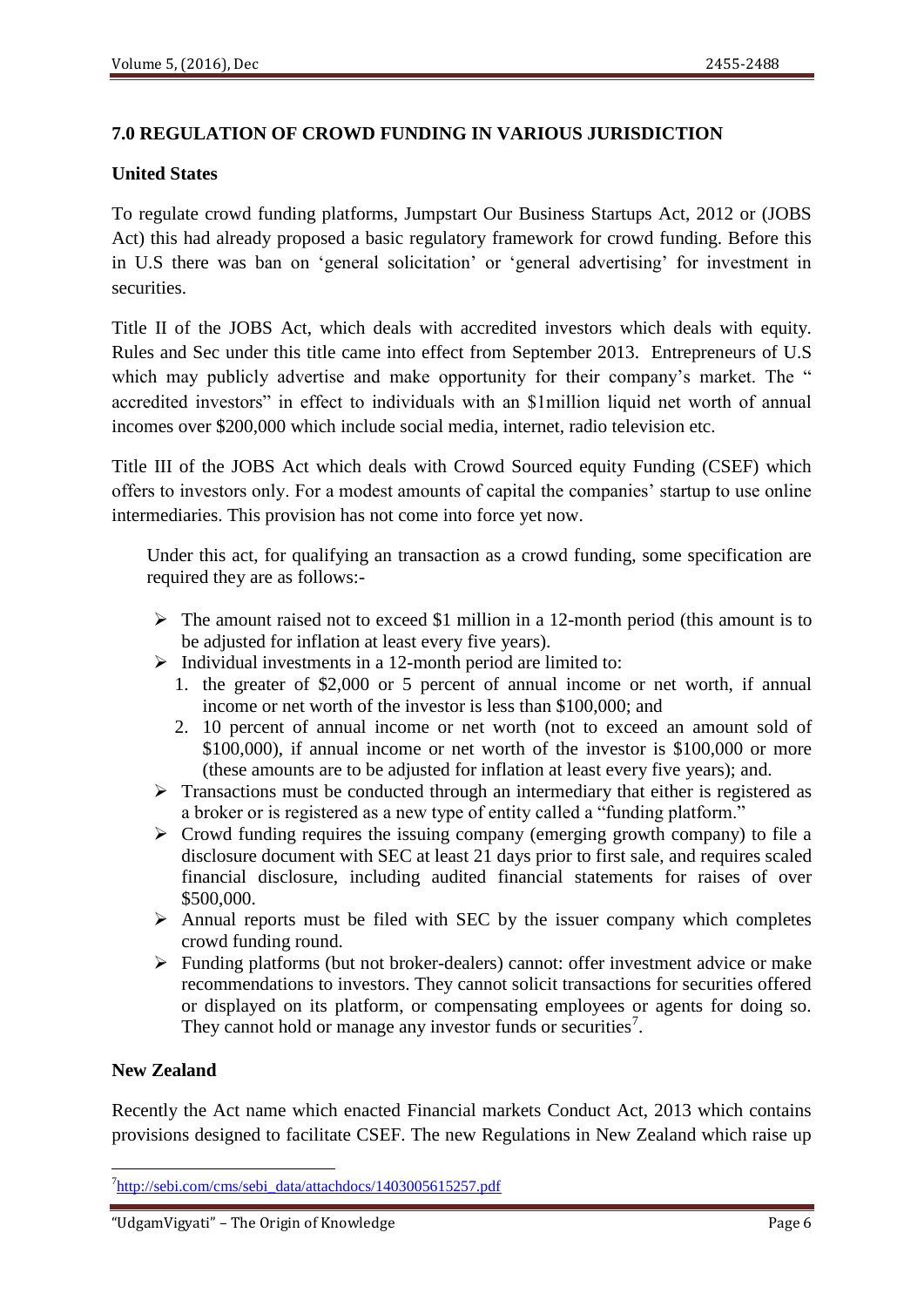to a maximum of \$2 Million from 20 investors in one year from the basis of crowd funding without any issues. This covers both of the Varieties of crowd funding such as Equity and Peer-to-peer lending.

Financial Markets Authority has both equity crowd funding and peer-to-peer crowd funding for a license to operate the platforms.

#### **Australia**

The Australian Government (Corporations and Market Advisory committee) has recently came out with a new concept that it's a paper based crowd funding and this process currently framing a ruled for equity Based Crowd funding.

In Australia the current regulations which allow raising not more than \$20 Million or transferring equity not more than 20 people in any given 12 months. The rules of it are under revision.

#### **Canada**

In Canada Crowd funding is divided into Non-Equity and equity crowd funding platroms.in this equity crowd funding involves the issuance of securities and also consists of Peer-to-Peer lending and equity transactions.

―Canadian Securities Administrators (CSA), an umbrella organization for different provincial and territorial securities regulators in Canada, has published National Instrument (in 2014) involving prospectus exemptions that include the Offering Memorandum exemption (the OM exemption) which is used by registered dealers to sell securities on the internet to the public. The OM exemption is available in all jurisdictions in Canada, except Ontario, and has been in place for many years."<sup>8</sup>

The registration is required for Crowd Sourced Equity funding platforms, which having an integrity, proficiency and solvency requirements, for the person operating them. Registrations of for address of concerns are necessary for a security purpose and also to avoid fraud for the investors.

## **United Kingdom.**

Financial Conduct Authority (FCA) comes out in year 2014 in month of March. These regulations governing the crowd funding in Britain. This new Regime is applicable to the firms operating such as Loan- Based crowd funding and Investment-Based Crowd funding platforms.

**Loan Based Crowd funding platforms**: In these platforms it includes peer-to-peer lending or peer-to-business lending on which consumers can invest in a loan agreement.

**<sup>.</sup>** <sup>8</sup>[http://sebi.com/cms/sebi\\_data/attachdocs/1403005615257.pdf](http://sebi.com/cms/sebi_data/attachdocs/1403005615257.pdf)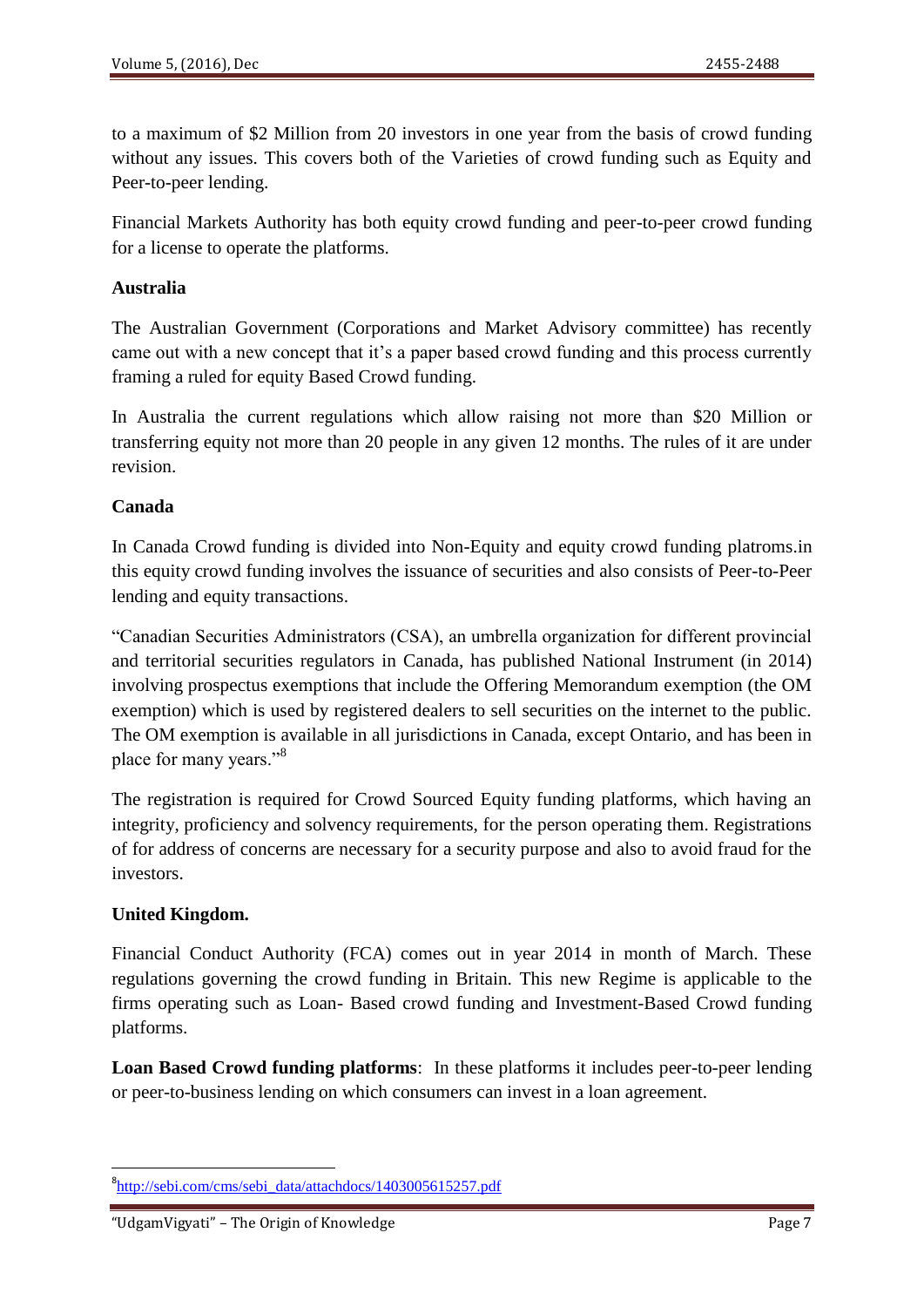**New Regulations for these platforms are as follows**: Investors by ring fencing to the investments get safe guard for new platforms and also for finances. So if anything happens wrong to platforms the investments would hurt by anything. They also need a plans about third party to give an ensure seamless operations.

Each platforms of loan Based crowd funding should hold £20,000 from October this year and £50,000 from April 2017 .and also it should have a capital reserves for an investing.

There is a new regulation about disclosures, which should not be misleading and all risk should be highlighted

Unlike savings or bank accounts, neither loan nor investment-based crowd funding is covered by the £85,000 Financial Services Compensation Scheme. Thus loan-based crowd funding is still very much an investment, rather than savings product<sup>9</sup>.

If any agreement which any investors want to cancel then it should be canceled within 14 days, which did not provide access to a secondary market.

The new regulations have an access to financial services which is ombudsman for all complainants.

**Investment-Based Crowd funding Platforms**: - These platforms on which consumers buy an investments such as equity securities or debt securities which are not listed or traded on a recognized exchange, or collective investment scheme. Thus its non-readily realized securities.

The new regulation which is passed is slightly different from loan-based crowd funding platforms by the FCA, and it will come into effect from April 1, 2014. As result the consumer credit market which transferred from the office of Fair Trading to FCA. This is the responsibility for regulating loan-based crowd funding.

## **What is the difference in the rules of Loan- based and Investment-Based crowd funding?**

The following points are as follows:

- Retail clients who are advised,
- Retail clients classified as corporate finance contacts or venture capital contacts,
- Retail clients certified as sophisticated or high net worth, or

• Retail clients who confirm that they will not invest more than 10 per cent of their net investible assets in these products.<sup>10</sup>

**<sup>.</sup>** <sup>9</sup>[http://sebi.com/cms/sebi\\_data/attachdocs/1403005615257.pdf](http://sebi.com/cms/sebi_data/attachdocs/1403005615257.pdf) 10<sub>[http://sebi.com/cms/sebi\\_data/attachdocs/1403005615257.pdf](http://sebi.com/cms/sebi_data/attachdocs/1403005615257.pdf)</sub>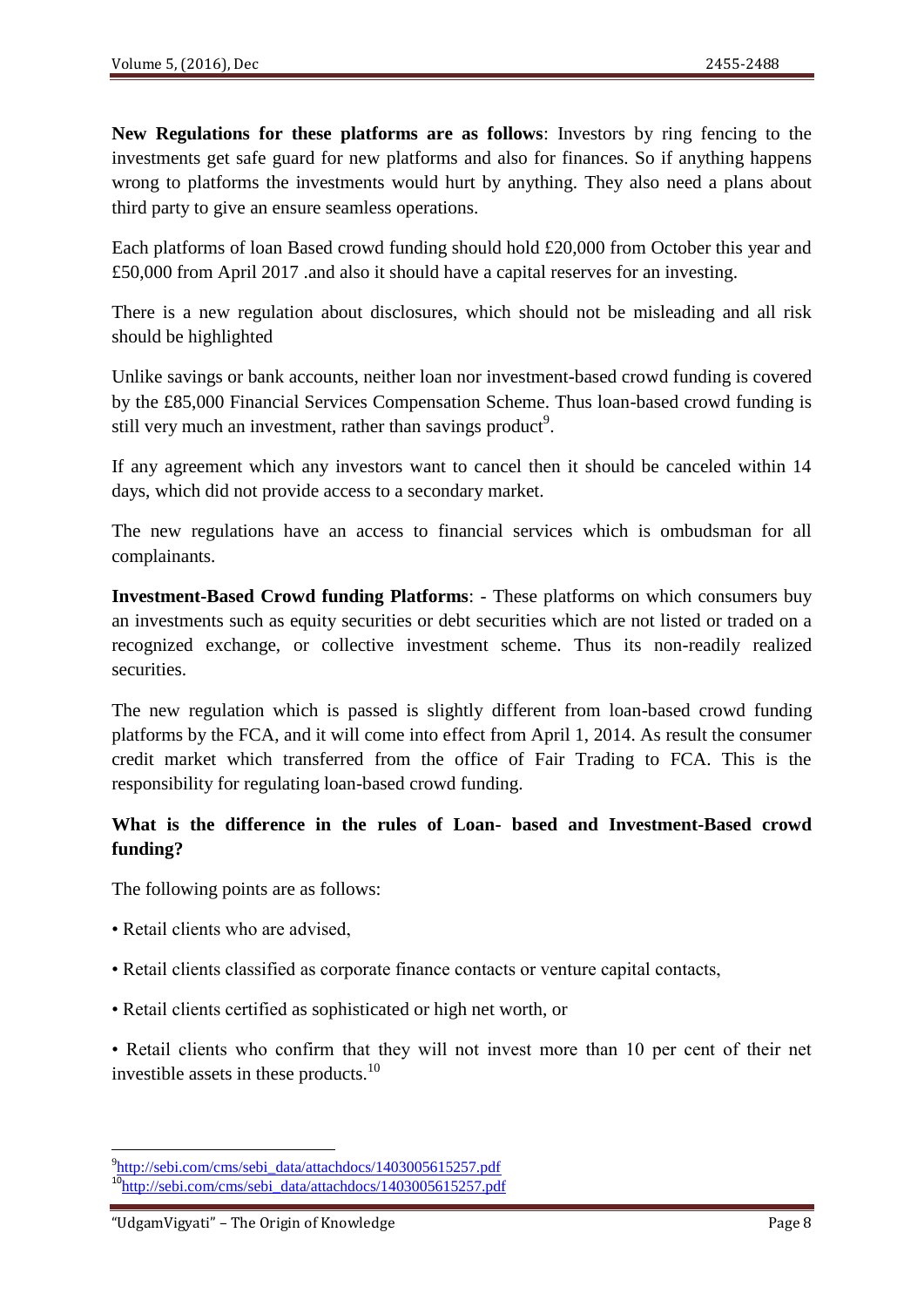So without fail investor should tick mark an above any one categories. And also investors should pass an online appropriateness test for proving that they are aware of the risks and also before October or within October 2014 the platforms should start this test.

#### **Indian Scenario**

**Existing Legal Framework:** The existing Legal framework for raising funds by companies are regulated under companies Act 2013 and securities Act which means SEBI Act, 1993, Securities Contracts Act, 1956etc. They all raise money through Alternative Investment Fund, Mutual Fund etc. is regulated under legal work.

#### **Public Issue of Securities by Companies:**

In companies Act, 2013 companies making public issues of securities which comply public issue requirements. Rules are made under this apart from the requirements of SEBI regulations.

This act proposing a company to make a public issue for listing an application to recognized stock exchanges. It also requires company to file a prospectus with registrar of companies.

Under Section 24 of the Companies Act, 2013, the provisions relating to issue and transfer of securities by listed companies or those companies which intend to get their securities listed on any recognized stock exchange in India shall be administered by SEBI. Hence, SEBI regulates public issuance of securities and those private placements which are proposed to be listed on stock exchange(s).

In SEBI Regulations, 2009 it required issuers for making an public issues of specified securities with requirements such as appointment of merchant banker, registrar to issue, filing of draft document with SEBI, minimum promoter's contribution, lock-in requirements, etc.

## **Private Placements of Securities by Companies:**

Recently misuse of private placement route by some companies, which had huge issued number for debt of securities to public which grab under private placements, in companies' act 2013. And in which rules also being made to put restrictions on private placements which regulated previously.

As per chapter III- of companies' rules, 2014 in case of private placement of securities and invitation cannot be made to more than 200 people in the aggregate in a financial year. Such type of offer should made only for such persons whose names are recorded by the company prior to the invitation to subscribe and shall receive the offer by name and also to make complete record by the company and also complete information which shall be filed with the registrar.

All payable amounts should be placed through cheque or demand draft or other banking transactions channels and also by cash. This is being, made from the person bank account which subscribing to such securities in which company shall keep a record of all such bank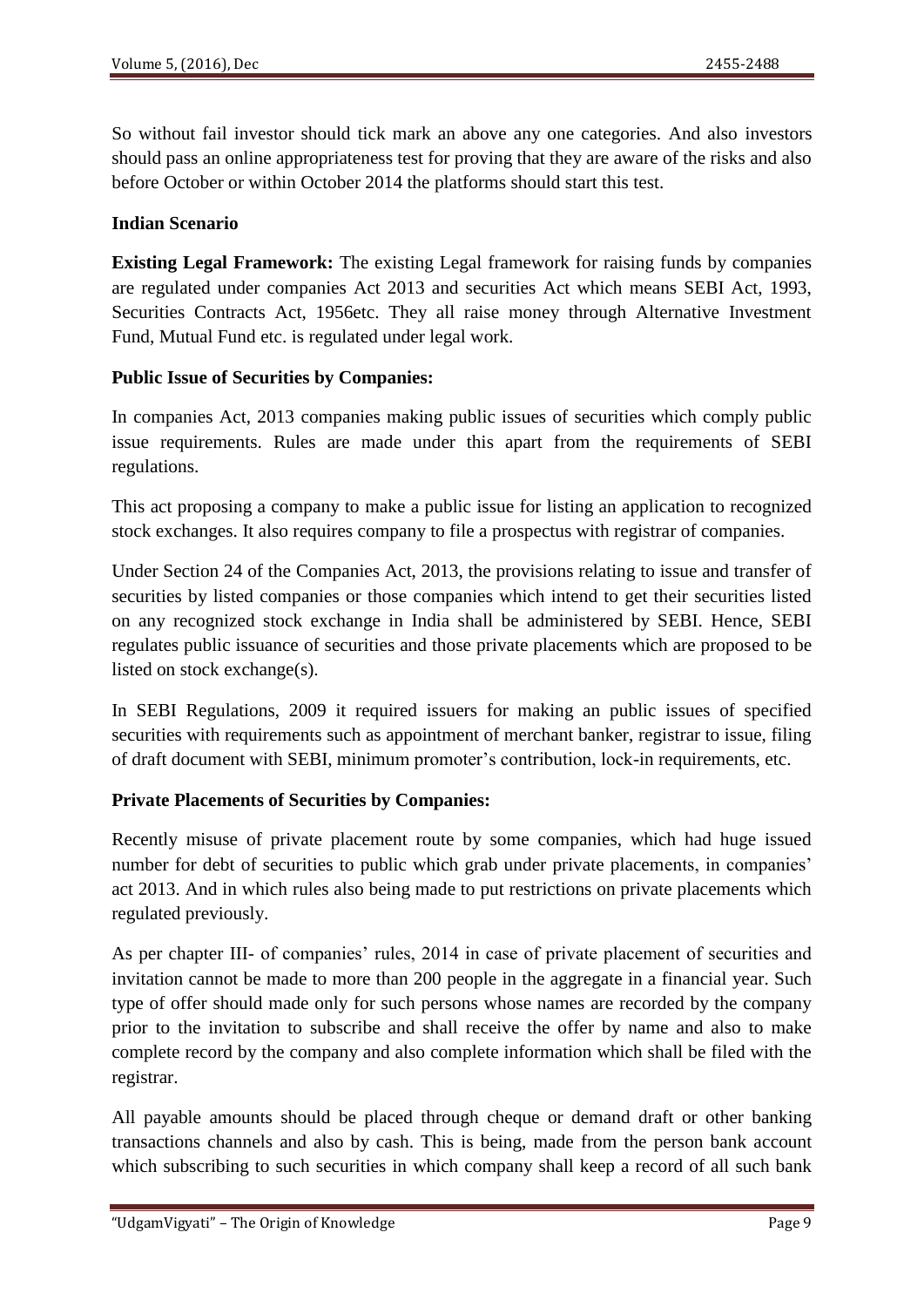accounts. The time limit for that is sixty days from the date of application else money has to repay back to the investors. Company which offers securities through private placement should not use any media or any marketing or any other distribution channels or any agents to inform in public etc.

Ministry of Corporate Affairs has also notified Companies (Prospectus and Allotment of Securities) Rules, 2014. As per the said Rules, a private placement offer letter shall be accompanied by an application form serially numbered and addressed specifically to the person to whom the offer is made and no person other than the person so addressed in the application form shall be allowed to apply through such application form. The value of such offer or invitation per person shall be with an investment size of not less than Rs.20, 000 of face value of the securities. $^{11}$ 

The registrar of companies within 30 days of allotment along with complete list of security holders containing of full name, address, permanent Account number and e-mail ID all are required for a return allotment to securities.

Companies Act, 2013 mentions that any offer or invitation that is not in compliance with the provisions of Section 42 shall be treated as a public offer and all provisions of Companies Act, 2013, and the Securities Contracts (Regulation) Act, 1956 and the Securities and Exchange Board of India Act, 1992 shall be required to be complied with, including the above mentioned requirements.<sup>12</sup>

However, as mentioned above, Companies Act, 2013 provides a window for making private placement offers to Qualified Institutional Buyers (QIBs) and the 'limit of 200' is not applicable to such QIBs. QIBs are the entities such as a MF, Foreign Portfolio Investor (FPI), AIF, Scheduled Commercial Bank; IRDA registered Insurance Company etc. as defined in SEBI (Issue of Capital and Disclosure Requirements) Regulations, 2009.<sup>13</sup>

## **8.0 CROED FUNDING PLATFORMS**

Basically, there are many crowd funding platforms around the world, which work on either yearly basis or may be opened up for certain time period or even it can be started for completing certain task or project. The most renounced platform and also the highest trading platform for crowd funding are **KICK STARTER** and **INDIEGOGO.** Both the platforms are broadly explained below.

## **8.1 Kick Starter**

**.** 

Kick starter is a most important global based crowd funding in United States. Kick starter headquarters is in New York city, New York, U.S. the founders of the this crowd funding are Perry Chen, Yancey Stickler, Charles Adler. They launched this crowd funding on 28 April

<sup>&</sup>lt;sup>11</sup>[http://sebi.com/cms/sebi\\_data/attachdocs/1403005615257.pdf](http://sebi.com/cms/sebi_data/attachdocs/1403005615257.pdf)

 $12 \frac{\text{http://sebi.com/cms/see1}}{\text{http://sebi.com/cms/sebi_data/attachedocs/1403005615257.pdf}}$ 

 $13 \frac{\text{http://sebi.com/cms/sebi-data/attachdocs/1403005615257.pdf}}{$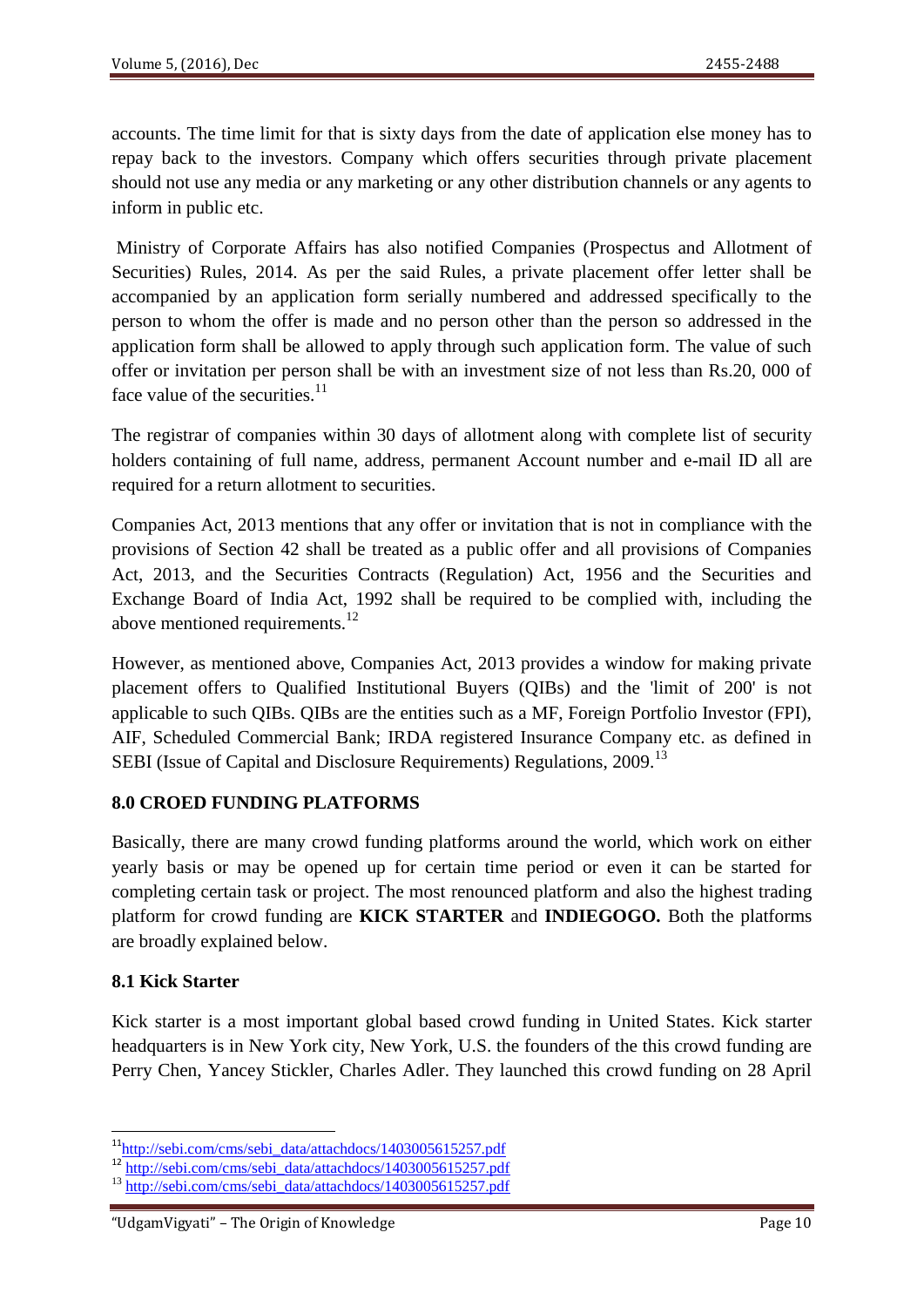2009. The New York Times called Kick starter as "the people's NEA. Time named it one of the "Best Inventions of 2010". And also best websites of 2011.

Kick starter help to bring these creative projects to a life. Kick starter in very short time period received more than \$1.5billion in pledges from 7.8 million backers after funding 200,000 creative projects, they are films, music, stage shows, comics, journalism, videogames, technology and other food related projects.

Until 2010, Andy Baio served as the site's CTO then he joined expert Labs. On October 31 2012 it opened projects based in the United Kingdom and also followed same by Canada on September 9 2013 and same by Australia and New Zealand on November 13 2013 and same in Norway and Sweden on September 15 2014 etc. On February 14, 2013 Kick Starter released an IOS app called kick starter for the IPhone. And this is for the first time official mobile presence.

Kick starter crowd funding platforms is making their money from public which is having traditional avenues of investment. The creators who set a goal for minimum funding choose a deadline for gathering of money. If they not set the goal then funds are not collected. In kick starter where artists go directly in touch with their audiences to get funds for their work. And it also offered tangible rewards in exchange of pledges. By 5% fee on funds kick starter applies the total amount of funds raised and sometimes they get additional 3 to 5% more for payments processor.

Kick Starter is having no ownership for the investment and projects and work they produce. Every project launched in the site a permanently accessible to the Public. If projects are completed then it cannot be deleted and edited from the site. The people, who post projects in Kick Starter, will deliver on their projects which use money to implement the project which doesn't have guarantee and expectations to meet backers. They also advise to backers to use their own supporting judgment for a project. If the deliver promises are failure and damages are made from backers side then kick starter warn project leaders that they would be liable for legal damages.

## **Projects of Kick starter**

The kick starter business is rising day by day. In the year 2010, it had 3910 successfully projects and \$276318 pledged. In 201111,836 were successfully projects funded and \$99,344,381 were pledged. And in 2012 18,109 were successfully projects funded and \$319,786,629 were pledged kick starter also publish statistics to its project on 21, 2012, as because of this on February 13 2015 there were 207,135 launched projects with a success rate of 40%. And \$1,523,718,656 pledged.

After making of dock for I Phone which designed by Casey Hopkins became the first Kick Starter to break million dollars pledged. In another few hours Double Fine Productions Fund a new adventure game and it same reached over \$3million pledged within less than 24hours and after this first time kick starter raised over an million dollars in a single day. The "Coolest Cooler" an icebox created by Ryan Grepper, on 30 August 2014 which make an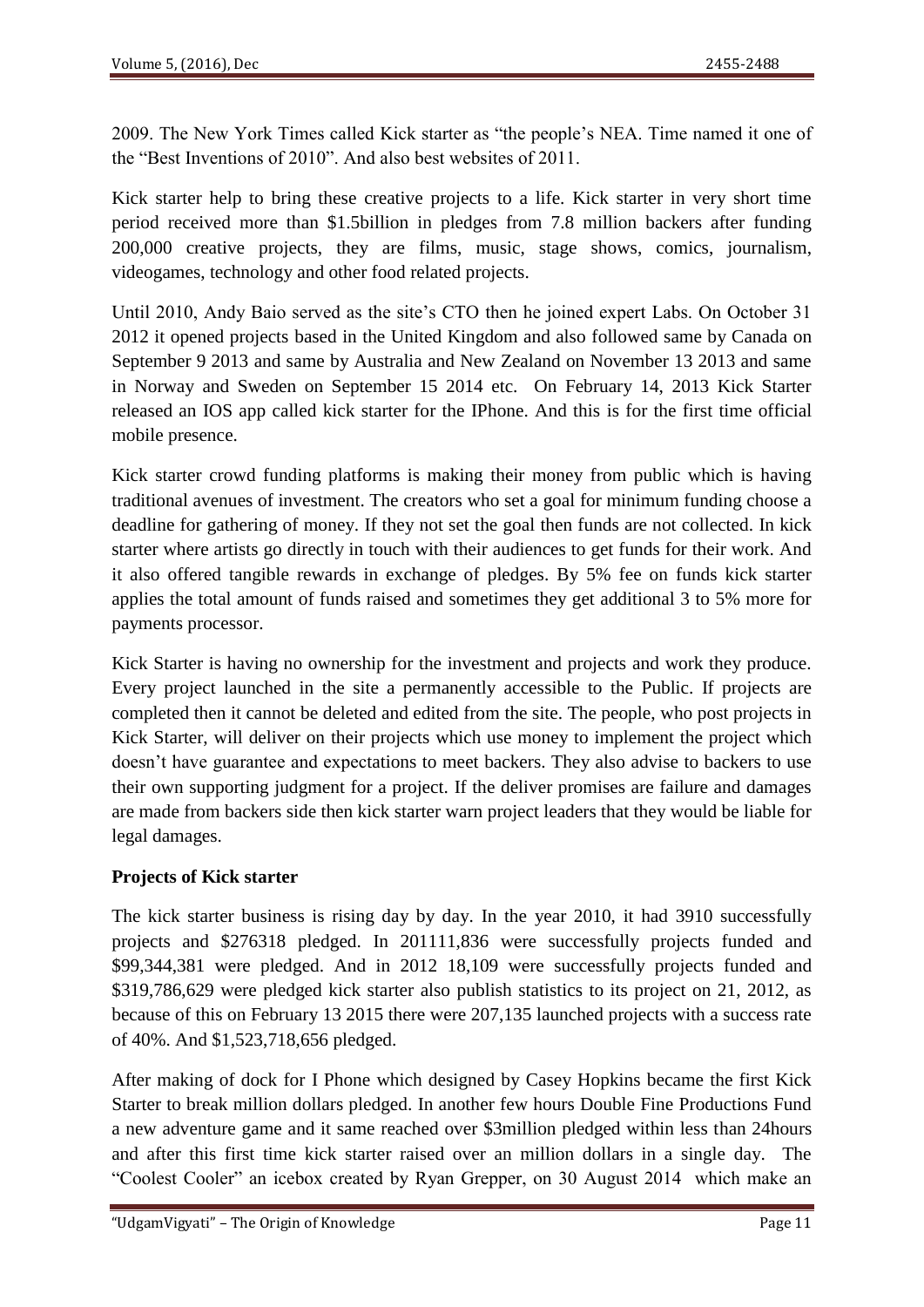history in kick starter with US\$13.28 million in funding which break the record of Pebble Smartwatch.

Professor Ethan Mollick and Jeanne Pi started research in July 2012 to the kick starter projects in which they get success and failure. After analysis they find that kick starter homepage is having 89% chance of being successful compared to 30 % and for an average 30 days project has 35% chance of success while 60 days project has 295 chance of success and rest all are constant.

The largest Kick Starter Projects by Funds Are as Bellow:-

The most raised project is between \$1,000 and \$9,999. This half of the dollar amount drop to less than half in the Design, Games and Technology sectors.

Later in another two categories it remains four-figure range.

30% of amount is completed in fashion projects which had their goals.

In all 80% are successfully passed and only 20% mark reach their goal.

In the year 2015, the site had 24.6 million per month and ranked 22 among websites about people and Society.

#### **Categories**

In the Kick Starter, the Creators categorize projects into 13 categories and 36 subcategories. They are follows Comics, Art, Technology, Food, Games, Music, Photography, Theater, Film and Video is the categories in which it had largest market.

The half amount of the Kick Starter is based on Games. More than \$2 out of \$10 spent on kick starter.<sup>14</sup>

## **Best Things known for Kick starter<sup>15</sup>**

## **Kick starter is a new way to fund creative projects.**

Kick starter is full of big and small projects which brought to a life by direct support of public. It's a home for everything from films, Games and music to art etc. after launched in 2009, 9.2 million people pledged more than \$1.9 billion, and funded 90,000 of creative projects. And right now kick starter is raising thousands of creative projects.

## **Each Project is Independently Created**.

The Categories which kick starter has mentioned have complete control to their responsibility over it. It is the platform and resource was any one can launch a project as long as they follow the rules of kick starter.

1

<sup>&</sup>lt;sup>14</sup>https://en.wikipedia.org/wiki/Kickstarter

<sup>15</sup>https://www.kickstarter.com/hello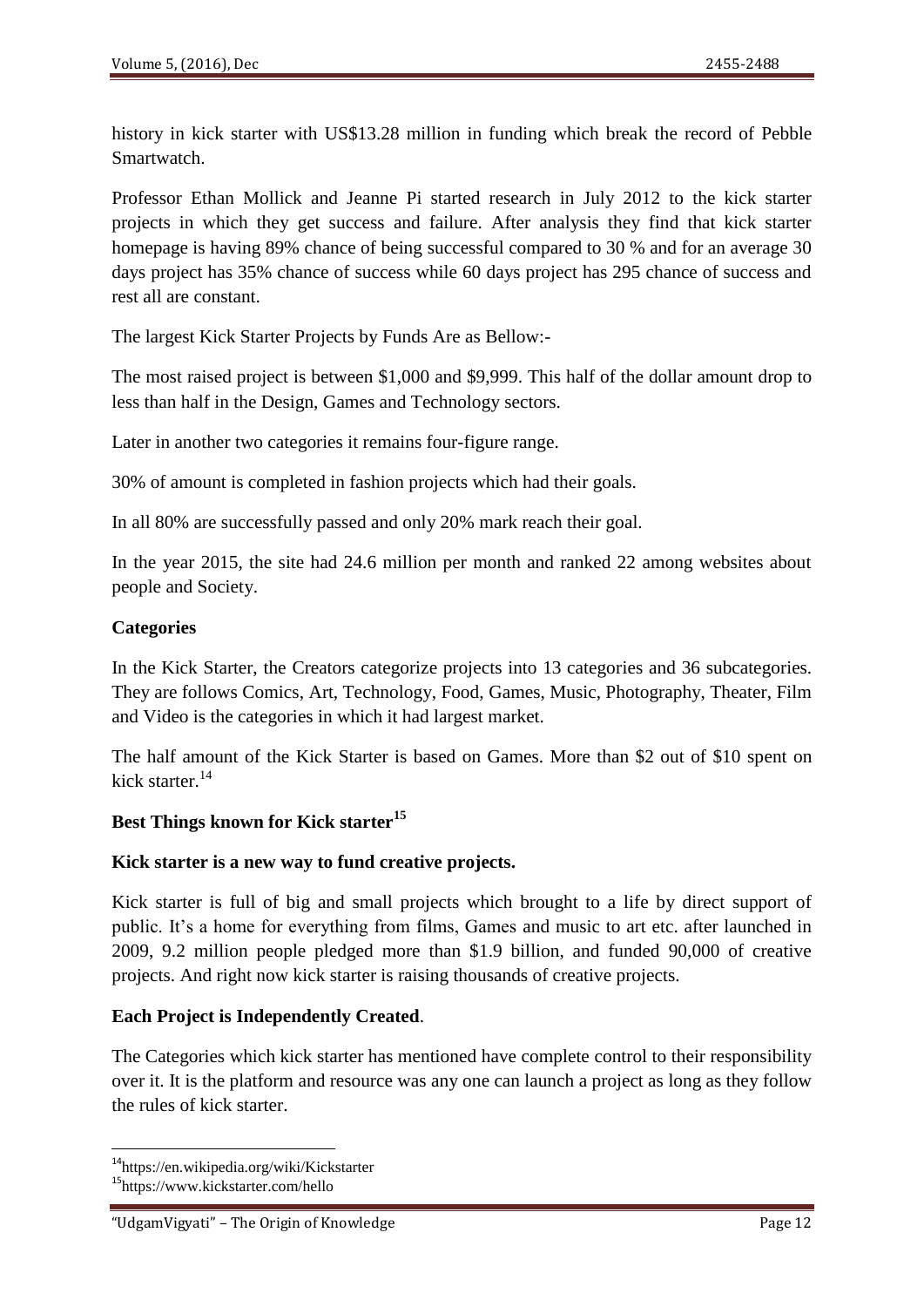#### **Both together, creators and backers make projects happen**.

In this creators set a goal and give deadline. After project set if public like the project they pledge money and make the project successful. After funding on these platforms the projects should be reached to goals to receive money and if it is not effective then funding makes a momentum and rallying on people. Till date about 44% of projects have reached to their funding goals.

#### **Creators Keep 100% ownership of their work**.

In these platform backers plays an important role for creators. And creators give them back a reward by thanking backers for their support. For creators backers are the big support for finished work. So this way Creators keep 1005 ownership of their work.

#### **Our Mission is to Help Bring Creative Projects to Life.**

Kick starter is an Independent company of many people. They spent their time to making kick starter better and better every day for the benefit of answering the questions from creators, and backers for new funding projects. They apply 5%fee if project is successfully running. They believe that kick starter has an better projects in their site all over the world.

Thus, Kick Starter is the biggest platform for crowd funding in many different ways of creative projects. People get more attractive towards this platform, for their new projects and growth of business ventures. The platform is also used widely for music, video games and video projects and movies because investors get easily attracted to new concepts of earning money by way of innovations and attracting huge population of people by way of entertainment.

## **8.2 Indiegogo**

Working as an analyst on Wall Street, Danae Ringelmann co-produced reading of an Arthur Miller play in 2002. This play was popular between audiences; at that time but then some financial problem arise so Ringelmann decided to seek alternative revenue streams. Originally Ringelmann was inspired to work with an independent filmmakers and theater producers. After that, she took help of her senior, who works with a 50 years old company, named as JPMorgan and asked to fund her film.

Then after, in 2006 she went to Haas School of Business to start a company were she felt it would be "democratic fundraising". At Haas School of Business, she met the two people who were having a similar experience like her named as Etric Schell and Slava Rubin. Slava Rubin had started a charity, which was working for cancer research, after he lost his father due to cancer when he was child, and Etric Schell worked with The House Theater Company in Chicago.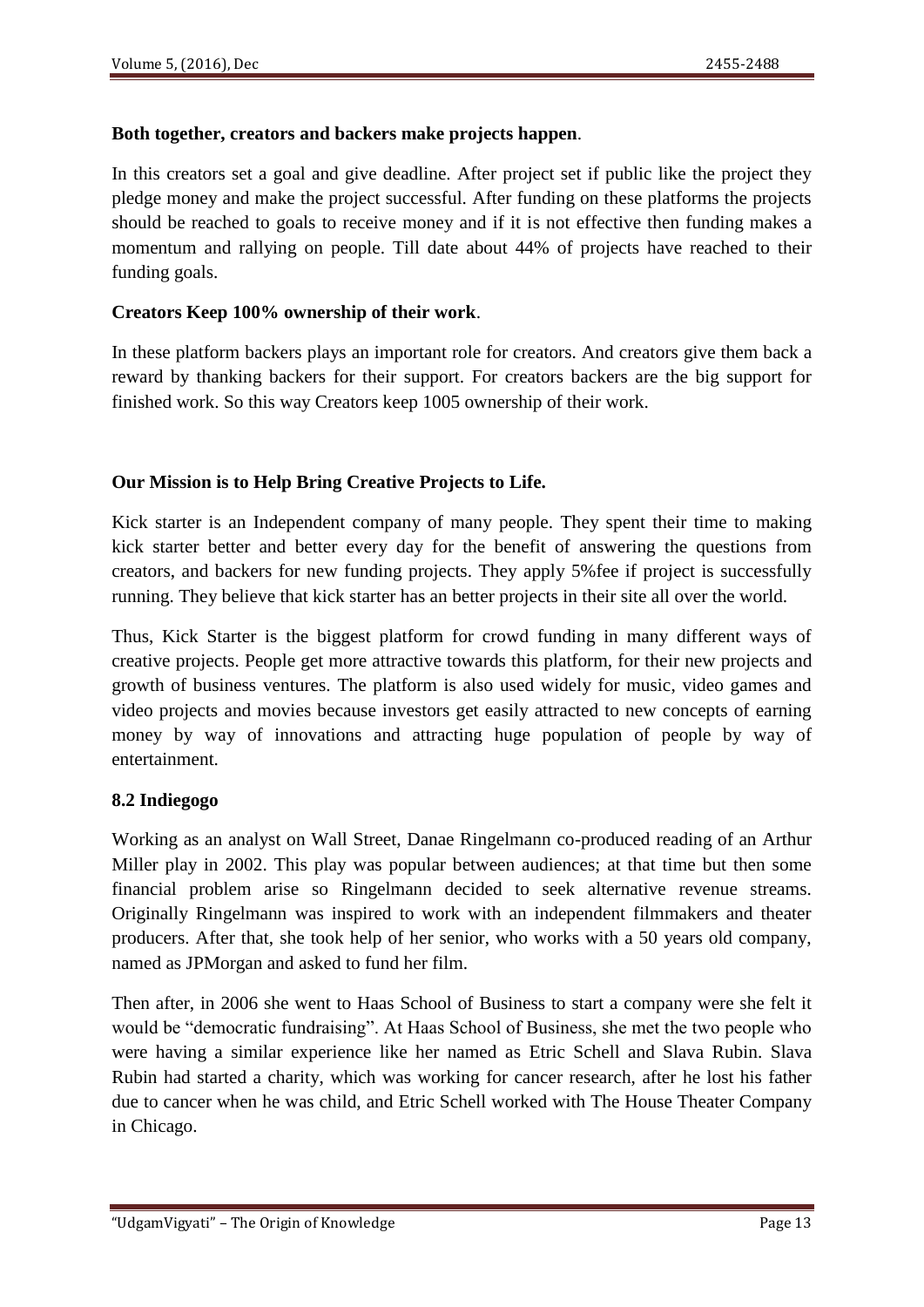On project **Keiyaku**, all the three people, Ringelmann, Schell, and Rubin developed their concept in 2007. It's an international crowd funding website and it was founded by Danae Ringelmann and their headquarters was in San Francisco, California.

Indiegogo allows people to solicit funds for idea, charity or startup business, it also charges only 5% fee on contributions. And this charge is an addition to credit card and PayPal charges that range from 3.5% to 9%. Officially this site was launched for Sundance Film Festival in January 2008, which was more focus for Film Projects.

MTV New Media partnered with Indiegogo in year June 2010 to develop new content from the site's projects. Company suddenly raised funds around 1.5 million for financing round which was led by Metamorphic Ventures by FF venture Capital, MHS Capital and Steve Schoerrler, Zynga's co-founder. After that in year 2013 in February, President Barrack Obama's has startup partnership of America with Indiegogo to offer entrepreneurs for crowd funding in U.S.

Indiegogo raised a \$15 million in year June 2012, for Series A round from Insight ventures, Khosla Ventures and Steve Schoettler, Zynga's co-founder. After Series A, simantionosly Series B was came and in that funding was added up to \$40 million to bring the total venture capital rising to \$56.5 million.

In Indiegogo crowd funding anyone can raise funds which had a best idea for raising funds for their goal. All around nine million people from all around world visit the site on a monthly basis. Indiegogo runs on a rewards-based system, which means that customers, donors, investors who wants to help for raise to project or some product they give it and in reward they receive a gift, other than an equity stake in the company.

CEO, of Indiegogo Slava Rubin wants that the company is having an interest for moving towards equity funding in future, once laws around it become clear in the U.S. last year i.e. in year 2014, Indiegogo launched an "Indiegogo Life for the people to get service and can raise money for their medical emergencies, expenses, celebrations, or other different events which is relating to life. In this platform they don't charge more money so people can easily raise funds.

## **Top projects for an Indiegogo:-**

| Top five largest project of Indiegogo crowd funding. |                            |                  |                    |              |                             |                    |                         |  |  |  |  |  |
|------------------------------------------------------|----------------------------|------------------|--------------------|--------------|-----------------------------|--------------------|-------------------------|--|--|--|--|--|
| Ran<br>$\bf k$                                       | <b>Total</b><br><b>USD</b> | Projec<br>t name | <b>Creato</b><br>r | Categor<br>v | $\frac{0}{0}$<br>funde<br>d | <b>Backer</b><br>S | <b>Closin</b><br>g date |  |  |  |  |  |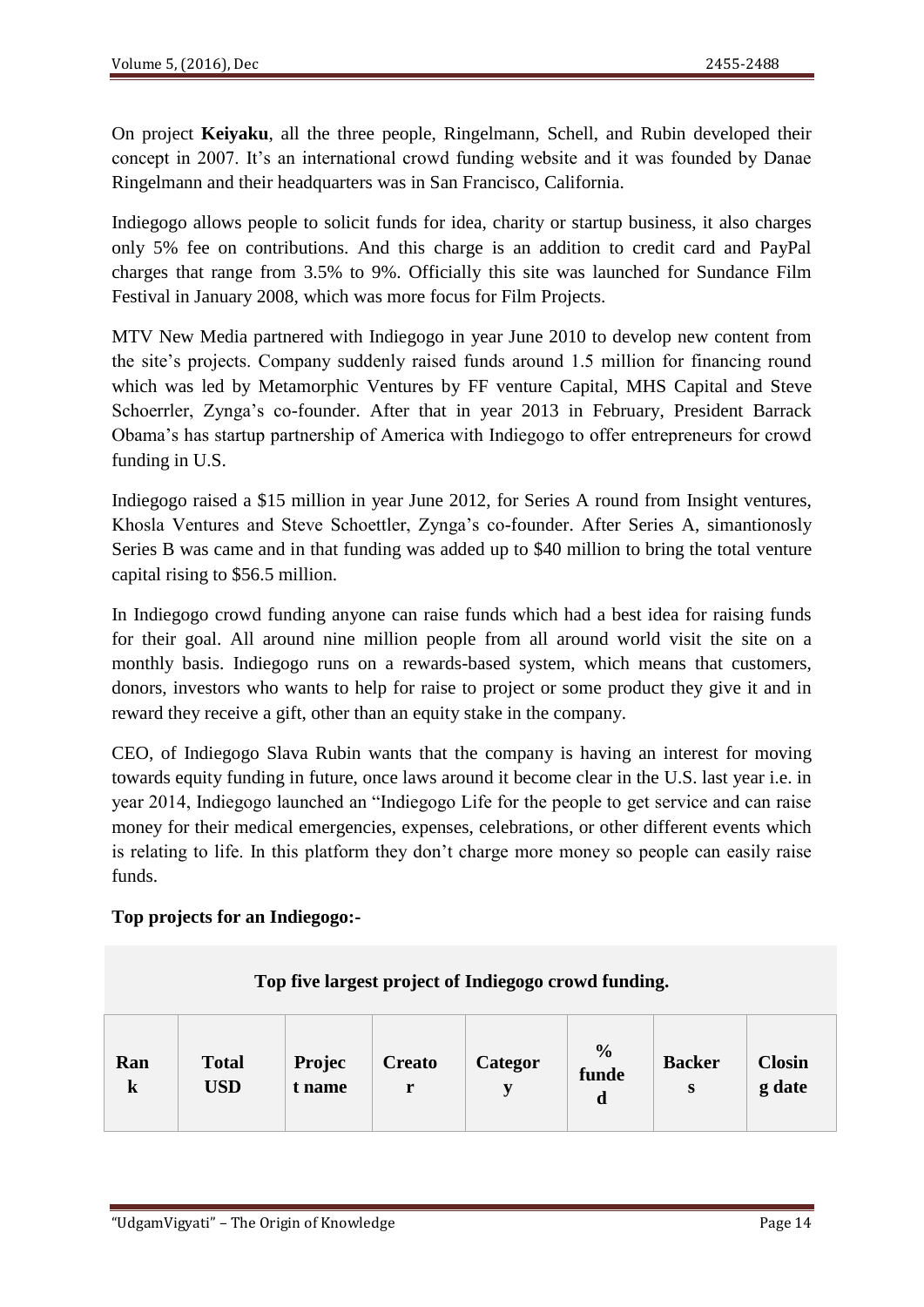| Top live largest project of malegogo crowd funding. |                            |                                            |                                       |                |                                       |                            |                         |  |  |  |  |
|-----------------------------------------------------|----------------------------|--------------------------------------------|---------------------------------------|----------------|---------------------------------------|----------------------------|-------------------------|--|--|--|--|
| Ran<br>$\bf k$                                      | <b>Total</b><br><b>USD</b> | Projec<br>t name                           | <b>Creato</b><br>r                    | Categor<br>y   | $\frac{0}{0}$<br>funde<br>$\mathbf d$ | <b>Backer</b><br>${\bf S}$ | <b>Closin</b><br>g date |  |  |  |  |
| $\mathbf{1}$                                        | \$12,174,18<br>7           | Flow<br>Hive                               | Honey<br>Flow                         | Technolog<br>y | 17,385                                | 36,653                     | 2015-03-<br>07          |  |  |  |  |
| $\overline{2}$                                      | \$5,859,412                | Sondors<br>Electric<br>Bike <sup>1</sup>   | Storm<br>Sondors                      | Technolog<br>y | 6,855                                 | 14,646                     | 2015-04-<br>02          |  |  |  |  |
| $\overline{3}$                                      | \$5,048,213                | Restore<br>King<br>Chapel<br><b>Now</b>    | Elise<br>Durham                       | Education      | 63                                    | 282                        | $2015 - 05$<br>22       |  |  |  |  |
| $\overline{4}$                                      | \$5,022,943                | An Hour<br>of Code<br>for Every<br>Student | Code.org                              | Education      | 26,570                                | 2,801                      | $2014 - 12$<br>14       |  |  |  |  |
| 5                                                   | \$4,511,301                | Super<br><b>Troopers</b><br>$\overline{2}$ | <b>Broken</b><br>Lizard<br>Industries | Film           | 215                                   | 52,532                     | 2015-04-<br>24          |  |  |  |  |

**Top five largest project of Indiegogo crowd funding.**

## **Rules of Indiegogo**

Under this crowd funding platforms the ages of 13 and 17 cannot use the site without the permission of legal guardian's. The owners of Campaign may not create a campaign which tries to raise funds for not illegal activities.

The campaign offers perks, which cannot offer any forms of interest for the venture, or any financial incentive. This campaign cannot offer to raised funds for illegal work such as in alcohol, drugs, weapons or ammunition, or any form of lottery or gambling etc. and also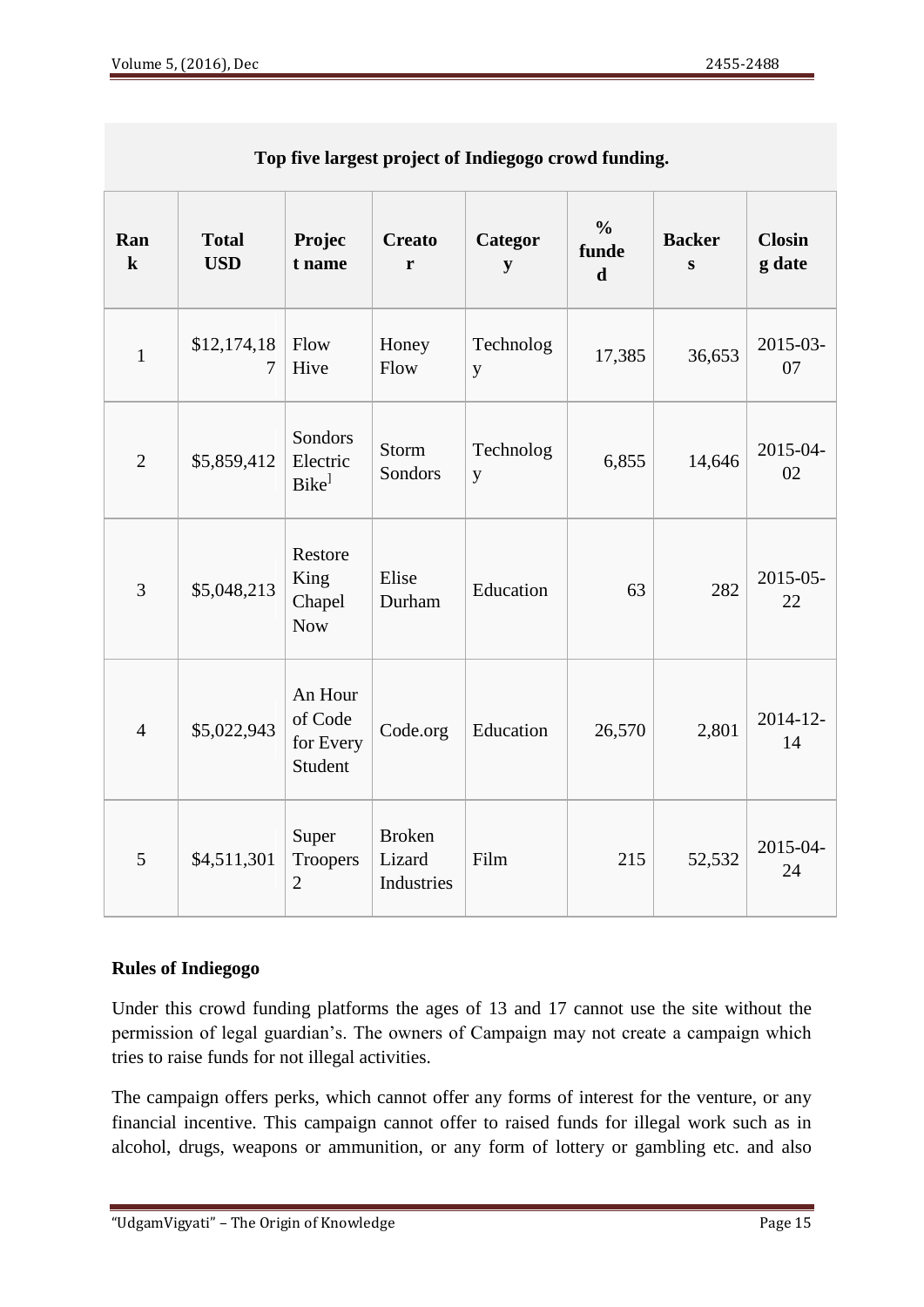other ideas like opportunities of hate, personal injury, death, or damage of property, or anything which distributed that violates another person's rights.<sup>16</sup>

#### **9.0 Micro-credit Crowd Funding**

In the present era of business, the small businessmen lacks huge amount of collateral to borrow large investments for the business. The Crowd funding by way of **microcredit** is a small attempt to impoverished borrowers who lack huge collaterals and who doesn't have a good market credit history. Microcredit is a method of pooling short term credit loan (**microloans**) to help in the new Start-ups and other small scale business ventures.

Microcredit helps the entrepreneurs to arrange handful of cash and also alleviate poverty from the society. It plays a major role in backward areas or small villages, wherein the people are illiterate and lack proper paper work and is unable to arrange loans. Microcredit nowadays is most use full to women's and it provides empowerment to them in one or the other form.<sup>17</sup>

The idea of microcredit was firstly introduced in the era of  $18<sup>th</sup>$ &  $19<sup>th</sup>$  Century. In the  $19<sup>th</sup>$ Century Individualist **Lysander Spooner** wrote the most important benefits of numerous small loans for entrepreneurial activities to eliminate poverty. <sup>18</sup>

The first evaluation of microcredit was conducted by Professor **Esther Duflo**, showing mixed results: there was no effect on education, health, household expenditure or any other gender equity but the test also showed a resulting increase in the number of new business, reaching to around one third compared to a control group.<sup>19</sup> Professor **Dean Karlan** from **Yale**  University says "whilst microcredit generates benefits it isn't the panacea that it has been *purported to be".<sup>20</sup>*

Microcredit is a very old concept for financing short term loans at small scale level and was introduced by the **Grameen Bank** founded in **Bangladesh** in 1983 by **Muhammad Yunus**. 21 The United Nations had declared the year 2005 as the **International Year of Microcredit.** As per the present records, microcredit is widely considered to be used in the upcoming developing countries and is presented as having "*enormous potential as a tool for poverty alleviation"*. 22

The modern microcredit can be linked to several organizations having their origin in the past such as Grameen Bank in 1983, BRAC in 1972 and ASA in 1978.<sup>23</sup> In the year 2002, the

**<sup>.</sup>** <sup>16</sup> https://en.wikipedia.org/wiki/Indiegogo#Top\_projects\_by\_funds\_raised

<sup>&</sup>lt;sup>17</sup>Jason Cons and Kasia Paprocki of the Goldin Institute, "The Limits of Microcredit—A Bangladeshi [Case",](http://www.foodfirst.org/en/node/2351) *Food First Backgrounder* (Institute for Food and Development Policy), Winter 2008, volume 14, number 4.

<sup>&</sup>lt;sup>18</sup>Spooner, Lysander (1846). ["Poverty: Its illegal causes and legal cure.".](http://www.lysanderspooner.org/Poverty.htm) Boston. Retrieved 30 January 2012.

<sup>&</sup>lt;sup>19</sup>Banerjee, Abhijit; Esther Duflo; Rachel Glennester; Cynthia Kinnan. "The miracle of microfinance? Evidence [from a randomized evaluation".R](http://www.povertyactionlab.org/evaluation/measuring-impact-microfinance-hyderabad-india)etrieved 17 April 2012.

 $\frac{20}{20}$ BBC[:Business Weekly,](http://www.bbc.co.uk/programmes/p003s71s) 2 August 2009

<sup>21</sup>Bateman, Milford (2010). *Why Doesn't Microfinance Work?*.Zed Books.

 $22$  IBID

<sup>&</sup>lt;sup>23</sup> Drake, Deborah (2002). The Commercialization of Microfinance.Kumarian.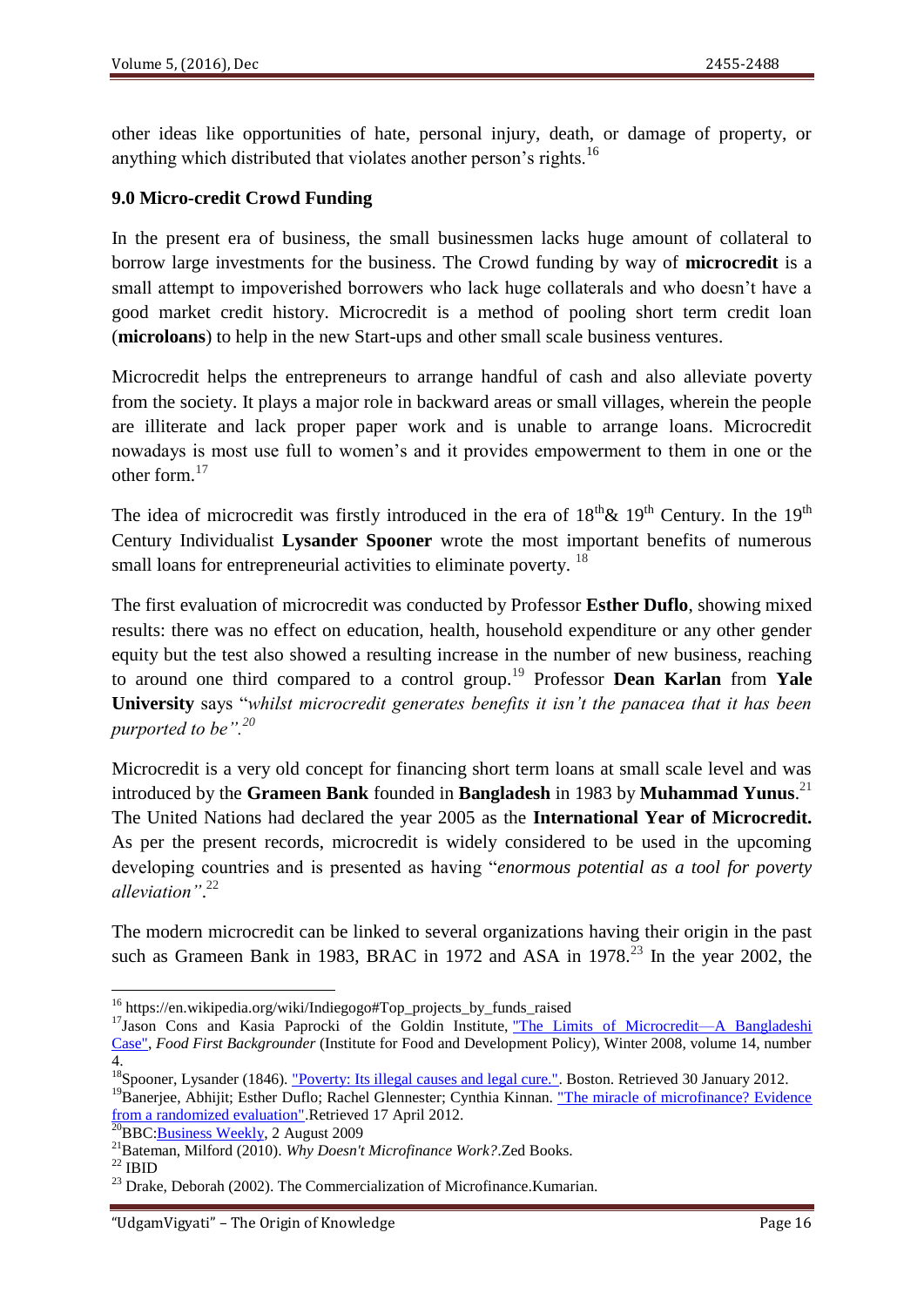older Grameen Bank was turned into a corporate entity and was named as Grameen II.<sup>24</sup> Thereafter, certain principles were set for lending and funding microcredit. This are-

- $\triangleright$  Economic Principles.
- $\triangleright$  Group Lending.
- $\blacktriangleright$  Lending to women.

#### **Economic Principles:**

Many micro lenders beganed as a non-profit organizations and worked with government institutions for lending small funds. They were initially created as alternatives to the "loansharks".<sup>25</sup> With the coming of **neoliberalism** the concept of "*financial systems approach*" presented by **Harvard Institute for International Development** and became dominant ideology among microcredit organizations.

#### **Group Lending:**

The main aim of such group lending microcredit was to provide mutual encouragement, information and assistance in times of need, through small loans.<sup>26</sup> The use of group-lending was seen as the cost associated with it was low and also enforcing repayment was significantly lower when credit was distributed to groups rather than individuals.

#### **Lending to Women:**

Microcredit has now become a very important principle for **Lending to Women** small amount of loans and short term credits.<sup>27</sup> The microcredit schemes are widely seen by **NGOs** such as BancoSol, Pro Mujer and WWB to attract women within the nation. Pro Mujer is implemented to provide microcredits to women along with health-care services, as the clients are also very important for the microcredit organization. In 1980s Grameen Bank analyzed that women had higher repayment rates and many short term loan transactions. Subsequently, the microcredit institutions focused on funding through this with the goal of empowering women.

Micro credit has presently emerged for the poor section people and with the principle to acquire savings and investments if they have the capital. In the developing countries, microcredit has emerged as an alternative in compare to the existing methods of funding the poor section of people in the nation.<sup>28</sup>

<sup>1</sup>  $^{24}$  IBID

<sup>25</sup>Bateman, Milford (2010). *Why Doesn't Microfinance Work*? Zed Books.

<sup>26</sup>Armendariz, Beatriz (2005). *The Economics of Microfinance*. Cambridge, Mass: The MIT Press.

 $27$  IBID

<sup>&</sup>lt;sup>28</sup>University of Michigan, Urban and Regional Planning Economic Development Handbook: Microcredit [strategies for assisting neighborhood businesses,](http://www.umich.edu/~econdev/microcredit/) 22 March 2005, retrieved on 13 February 2012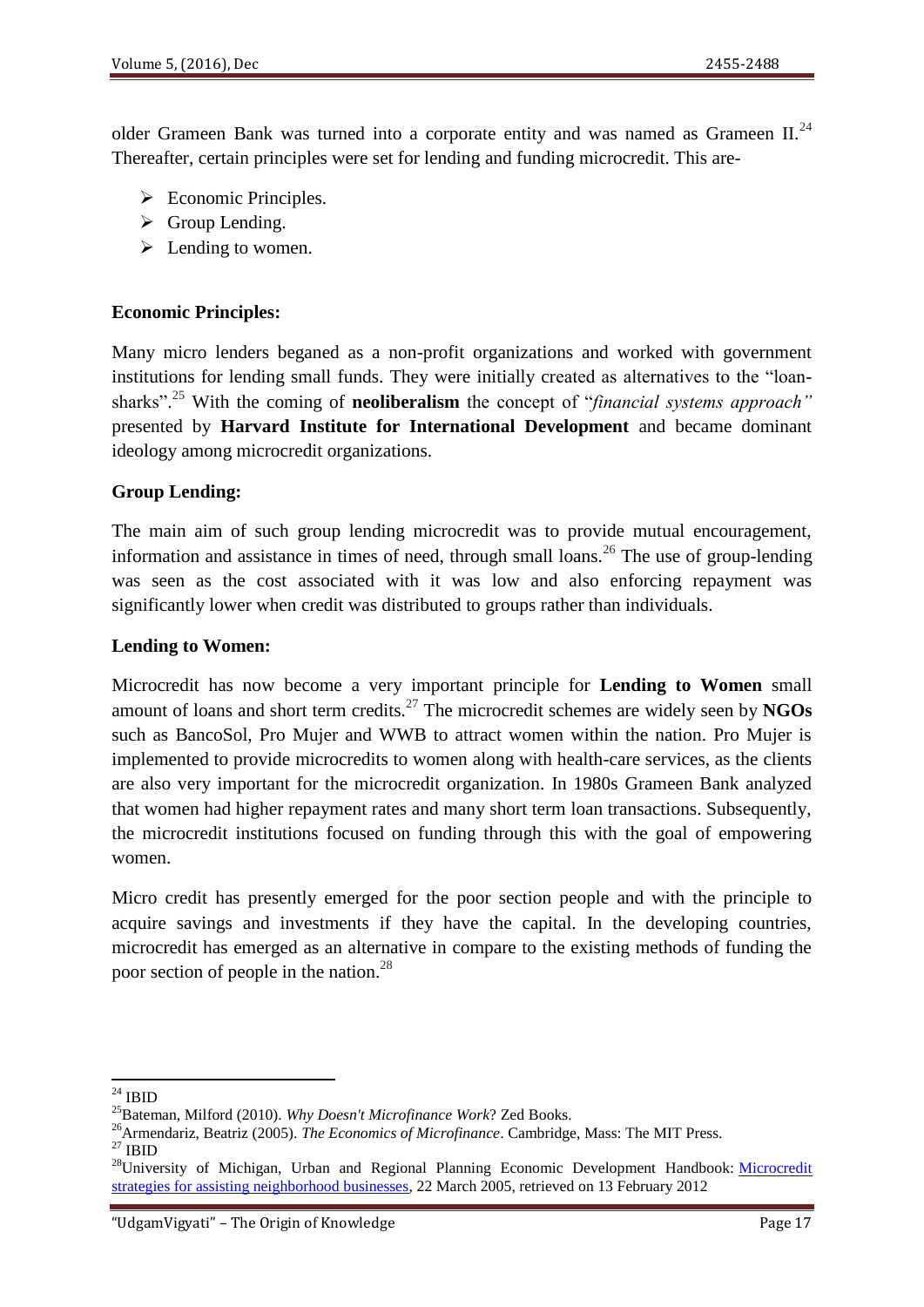Even the **International Donor Agencies** drawn low cost microcredit programs which simply gave money but made profits also along with carrying out professed mission of poverty alleviation and women's empowerment.<sup>29</sup>

**NABARD** is set in the year 1982 under the Act of Parliament as a development bank to provide and regulate credit and other facilities for the development of certain sectors such as agriculture, cottage and village industries, handicrafts and other economic activities in rural areas.<sup>30</sup> It has played a significant role in promoting microcredit. The Small Industries Development Bank of India (SIDBI), an apex financial institution for promoting, financing and developing small scale industries in India, has launched a major project as SIDBI Foundation for Micro Credit (SFMC).<sup>31</sup>

The benefits of micro-credit appeared to be:-

- Reduced vulnerability of the poor sector people to adverse circumstances.
- Increased consumption in the same group
- Empowerment of women.

Thus, Micro-credit has played a very important role in the nation by helping lower level citizen, speedy small loans, better schemes for the women's etc.

Micro-credit also provided a clear benefit to the borrowers in the commercial set-ups and also it become financially viable, due to which commercial banks such as ICICI and other international banks like Rabobank and also Citibank had entered the field of lending short term micro-credits.

## **10.0 Micro Finance Crowd Funding**

Like Micro-credit, Micro Finance is also a source of financial services for individual investors as well as the small business mans who lack in accessing money from the banks and other related services.

Micro Finance can be mechanized by two ways: (1) Group- Based Models  $\&$  (2) Relationship- Based Banking. It also helps to describe supply of financial services to low income employees.

The main object of Micro Finance is " a world in which as many poor and near-poor households as possible have permanent access to an appropriate range of high quality financial services, including not just credit but also **savings, insurance and fund**  transfers."<sup>32</sup>

<sup>&</sup>lt;sup>29</sup> \*http://www.unitus.com/wwd\_borrowerprofs.asp

<sup>30</sup> \*http://www.nabard.org/

<sup>31</sup> \*http://www.sidbi.com/english/products/sfmc/sfmc.asp

<sup>32</sup>Robert Peck Christen, Richard Rosenberg & Veena Jayadeva. *[Financial institutions](https://en.wikipedia.org/wiki/Financial_institutions) with a [double-bottom line:](https://en.wikipedia.org/wiki/Double_bottom_line) implications for the future of microfinance*[.CGAP](https://en.wikipedia.org/wiki/CGAP) Occasional Paper, July 2004, pp. 2-3.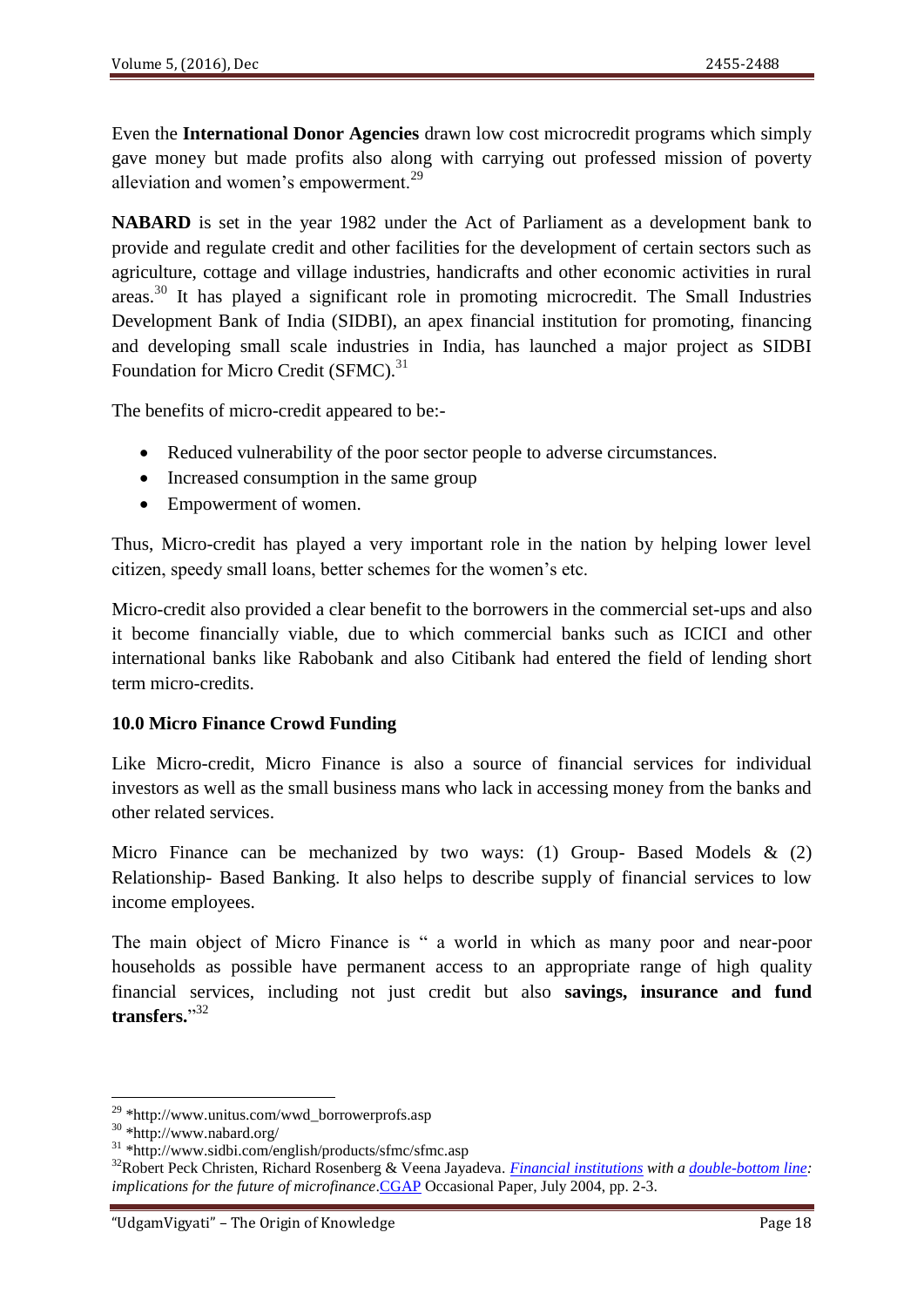Micro-finance is nothing but only a way to promote employment, economic development and growth through small businesses and micro- entrepreneurs.<sup>33</sup>

In rural areas, many activities are classified as "developed world" but they are not **monetized**: not recorded in terms of money. Many of the needs, in those areas are not fulfilled and people acquire different means to fulfill it. Some of these needs are describe in the book *The Poor and Their Money,* by Stuart Rutherford and Sukhwinder Arora:

- *Lifecycle Needs:* such as weddings, funerals, education, widowhood and old age.
- *Personal Emergencies:* such as sickness, injury, unemployment and death.
- *Disasters:* such as floods, cyclones and man-made events.
- *Investment Opportunities:* such as buying land or equipment, securing a job etc.<sup>34</sup>

Micro Finance is the proper tool to reduce income inequality, allowing citizens from lower socio-economical classes to participate in the economy. Moreover, its involvement has shown to lead to a downward trend in income inequality (Hermes,  $2014$ ).<sup>35</sup>

Micro-credit institutions funded loans through saving accounts that helped poor people to manage their lifestyle. Micro Finance aimed at meeting the needs of the poor and rural section of people through a mix of savings and credit. In Bangladesh, along with **Grameen Bank,** two other institutions provided the facility of microfinance to rural **non-farm microenterprises.<sup>36</sup>**

Micro Finance practitioners have argued that high interest rates are unavoidable, because of cost on lending loans was very high and also the institution had to pay to the officer's salary and other staff fees. The traditional approach of micro finance has limited progress in terms of lending the money. Even offering loans at interest and fee rates of 37% mean that borrowers who do not manage to earn at least 37% rate of return may actually end up poorer as a result of accepting the loans. $37$ 

Micro Finance experts focused women to lend money , and focused to provide all the services to the women at early because it was seen that women generally paid back the money within specified time period and along with interest rates. There was very less default in money by women as compared to the men.

Micro Finance emphasized more on women's and many female-oriented lending schemes were introduced by the institutions with the intent to improve the status of women and alienate poverty. Even the institutions were of the view that by providing initial capital to

<sup>33</sup> https://en.wikipedia.org/wiki/Microfinance

<sup>34</sup> Rutherford, Stuart; Arora, Sukhwinder (2009). *The poor and their money: micro finance from a twenty-first century consumer's perspective*. Warwickshire, UK: Practical Action. p. 4. [ISBN](https://en.wikipedia.org/wiki/International_Standard_Book_Number) [9781853396885.](https://en.wikipedia.org/wiki/Special:BookSources/9781853396885)

<sup>&</sup>lt;sup>35</sup>Hermes, N. (2014). Does microfinance affect income inequality? Applied Economics, 46(9), 1021-1034. doi:10.1080/00036846.2013.864039

<sup>36</sup>Khandker, Shahidur R. (1999). *Fighting poverty with microcredit: experience in Bangladesh*. Dhaka, Bangladesh: The University Press Ltd. p. 7[8.ISBN](https://en.wikipedia.org/wiki/International_Standard_Book_Number) [9789840514687.](https://en.wikipedia.org/wiki/Special:BookSources/9789840514687)

<sup>&</sup>lt;sup>37</sup>"Microfinance: Do the micro-loans contribute to the well-being of the people or do they leave them even [poorer due to high interest rates?".](http://www.quora.com/Microfinance/Do-the-micro-loans-contribute-to-the-well-being-of-the-people-or-do-they-leave-them-even-poorer-due-to-high-interest-rates)Quora.Retrieved2014-06-11.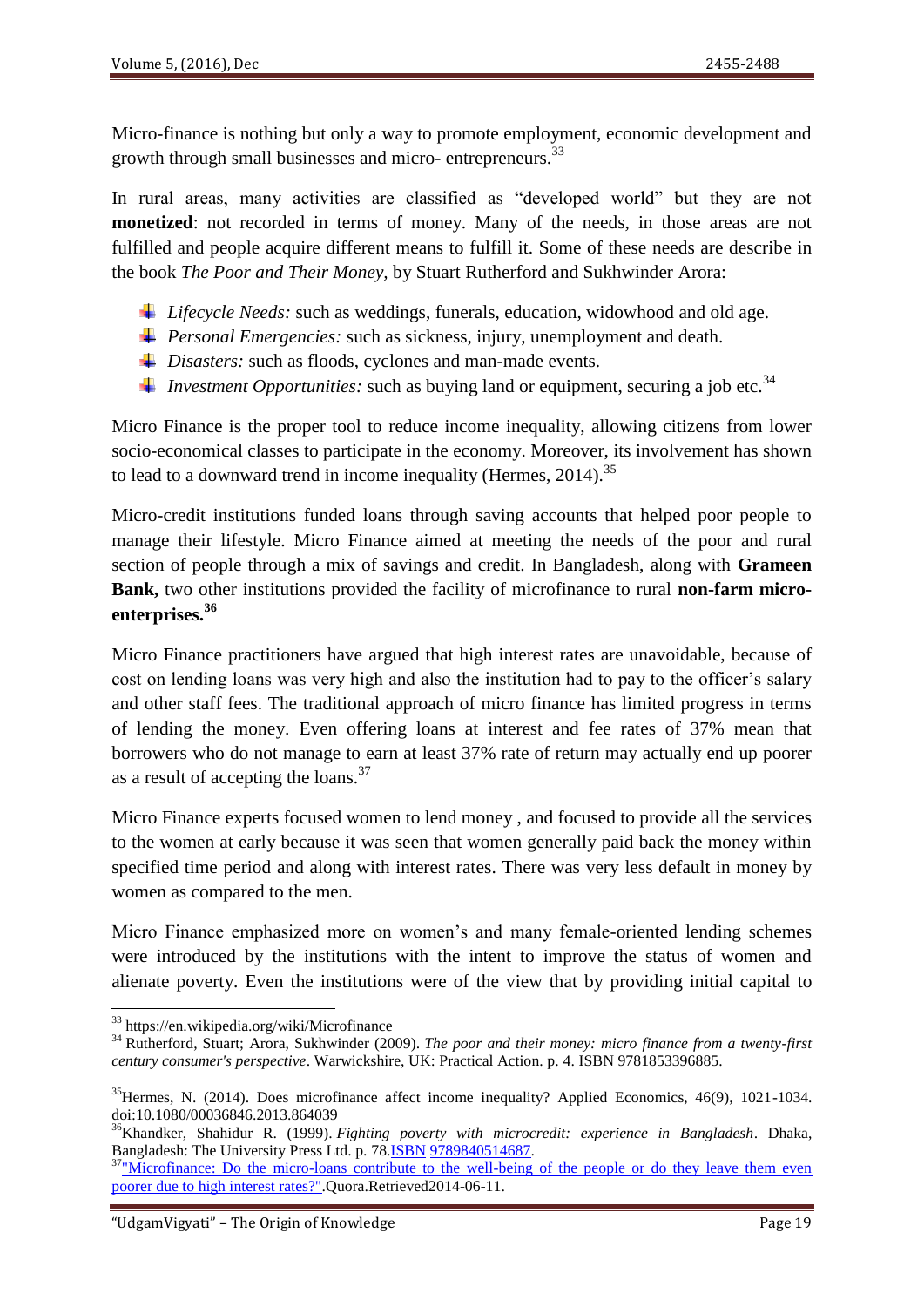women at low interest rate would support her to be independent from men and would increase the ratio self-sufficiency within them, which ultimately increased a sustainable growth of enterprise.

Micro financing only aims at extending small amounts of loans to the people in need of small amount of capital which they are unable to get from the banks as they don't have enough collateral to keep with the banks at a very low interest rate to remove poverty from the rural areas, and also to provide opportunities to rural people to come up within the society.

Micro Finance is considered a tool for socio-economic development, and can be clearly distinguished from charity. Families who are destitute, or so poor they are unlikely to be able to generate the cash flow required to repay a loan, should be recipients of charity.<sup>38</sup>

In India, the main features of the micro finance are:

- Loan given without security
- Loans to those people who live below poverty line
- ❖ Members of SHGs may benefit from micro finance
- Terms and conditions offered to poor people are decided by NGOs.

Micro Finance has also taken steps towards creating awareness regarding HIV/AIDS and few social interventions have taken by the institutions to help to spread awareness. Some of the interventions are "Intervention with Microfinance for AIDS and Gender Equity"(IMAGE) which incorporates micro financing with "The Sisters-for-Life" program that educates on different gender roles, gender-based violence and HIV/AIDS infections to strengthen the communication skills and leadership of women.<sup>39</sup>

Microfinance has also combined with business education and with other packages of health interventions.<sup>40</sup>**Pro Mujer,** a non-governmental organization (NGO) with operations in five Latin American countries, combines microfinance and healthcare. Pro Mujer uses a "onestop-one" approach, which means in one building, the clients find financial services, business training, empowerment advice and healthcare services combined. $41$ 

Micro Finance has the appeal of bringing financial power to the people who need it most and whose resourcefulness and ingenuity it will fuel. $^{42}$ 

<sup>38</sup>Helms, Brigit (2006). *Access for All: Building Inclusive Financial Systems*. Washington: [The World](https://en.wikipedia.org/wiki/The_World_Bank)  [Bank.](https://en.wikipedia.org/wiki/The_World_Bank) [ISBN](https://en.wikipedia.org/wiki/International_Standard_Book_Number) [0-8213-6360-3](https://en.wikipedia.org/wiki/Special:BookSources/0-8213-6360-3)

 $\frac{39}{39}$ Kim, J.C., Watts, C. H., Hargreaves, J. R., Ndhlovu, L. X., Phetla, G., Morison, L. A., et al. (2007). Understanding the impact of a microfinance-based intervention of women's empowerment and the reduction of intimate partner violence in South Africa. American Journal of Public Health.

<sup>&</sup>lt;sup>40</sup>[Smith, Stephen C.](https://en.wikipedia.org/wiki/Stephen_C._Smith_(economist)) (April 2002). "Village banking and maternal and child health: evidence from Ecuador and [Honduras".](http://dx.doi.org/10.1016/S0305-750X(01)00128-0) *[World Development](https://en.wikipedia.org/wiki/World_Development_(journal))* [\(Elsevier\)](https://en.wikipedia.org/wiki/Elsevier) **30** (4): 707–723. [Doi](https://en.wikipedia.org/wiki/Digital_object_identifier)[:10.1016/S0305-750X\(01\)00128-0.](https://dx.doi.org/10.1016%2FS0305-750X%2801%2900128-0)

<sup>4&</sup>lt;sup>1</sup>Sölle de Hilari, Caroline (11 October 2013). "Microinsurance: Healthy clients" (Digital magazine). *D+C Development and Cooperation* (Germany: Engagement Global – Service for Development Initiatives). Retrieved 12 February 2015.

<sup>42</sup> http://www.neeley.tcu.edu/uploadedFiles/Academic\_Departments/Management/zol003102949p.pdf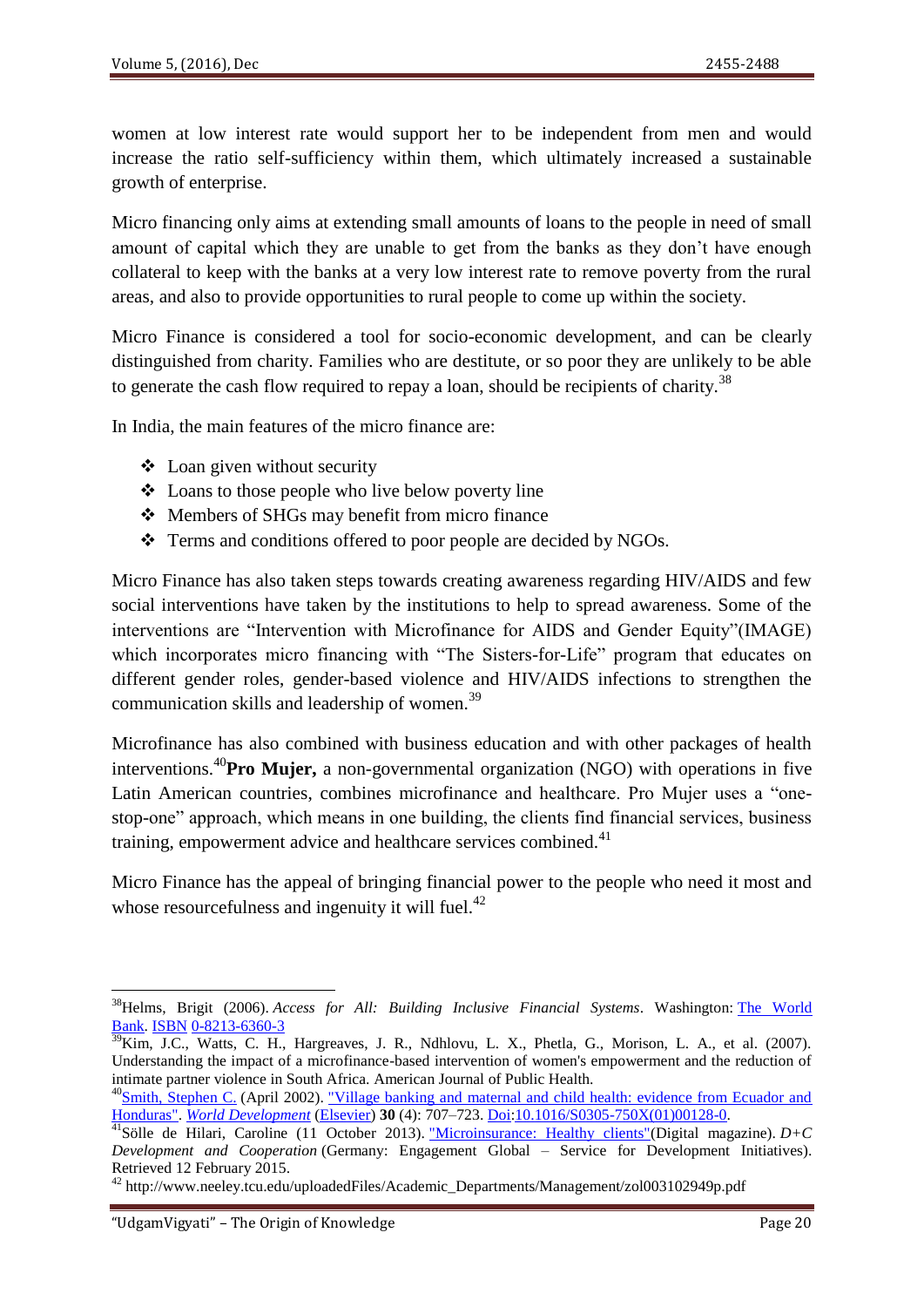## **Conclusion**

It is imperative that government has initiated steps towards promoting Crowd Funding at a global level and thereby stimulating an environment of online transfer of money by the investors and funding the plans and many other projects in a very short span of time. The Grameen Bank is a major step towards lending short term loans to new Start-ups and SMEs by the small investors as well as the large investors. The Crowd Funding platforms provide a very easy access to the investors, with a strong base and security of not default in payment of their invested money and also speedy transfer of money from around the world. It has been very beneficial for funding short term, goal orientated projects. Generally, crowd funding techniques are widely used for funding movies, films, Role Acts, etc. In the words of Mittal, ―There's a rapidly growing acceptance of crowd funding in the technology and business community, proven in part by the follow-on investments by traditional Venture Capitals in companies that have partaken in both rewards-based and equity-based crowd funding". Micro-credit and Micro Finance based crowd funding has also emerged now-a-days at the rural level, providing short term credit facilities to poor section of people and also easy availability of money to women's helping them to be self-sufficient. At last, I must say, "By helping the aggregation of capital and removing friction from the process, crowd funding brings new ideas to the market. It is a powerful trend that we should all expect to continue in a big way."

## **BIBLIOGRAPHY**

- 1. Crowd Based Equity Funding Discussion Paper Corporations and Markets Advisory Committee, Australia, September , 2013
- 2. [http://www.thisismoney.co.uk/money/smallbusiness/article-](http://www.thisismoney.co.uk/money/smallbusiness/article-2333399/Crowdfunding-does-work.html)[2333399/Crowdfunding-does-work.html](http://www.thisismoney.co.uk/money/smallbusiness/article-2333399/Crowdfunding-does-work.html)
- 3. Mechanic.ktu.lt/index.php/Ekv/article/view/3713/2499
- 4. IOSCO Staff Working Paper Crowd-funding: An Infant Industry Growing Fast , 2014
- 5. Crowd Based Equity Funding Discussion Paper Corporations and Markets Advisory Committee, Australia, September , 2013
- 6. IOSCO Staff Working Paper Crowd-funding: An Infant Industry Growing Fast , 2014
- 7. [http://sebi.com/cms/sebi\\_data/attachdocs/1403005615257.pdf](http://sebi.com/cms/sebi_data/attachdocs/1403005615257.pdf)
- 8. [http://sebi.com/cms/sebi\\_data/attachdocs/1403005615257.pdf](http://sebi.com/cms/sebi_data/attachdocs/1403005615257.pdf)
- 9. [http://sebi.com/cms/sebi\\_data/attachdocs/1403005615257.pdf](http://sebi.com/cms/sebi_data/attachdocs/1403005615257.pdf)
- 10. [http://sebi.com/cms/sebi\\_data/attachdocs/1403005615257.pdf](http://sebi.com/cms/sebi_data/attachdocs/1403005615257.pdf)
- 11. [http://sebi.com/cms/sebi\\_data/attachdocs/1403005615257.pdf](http://sebi.com/cms/sebi_data/attachdocs/1403005615257.pdf)
- 12. [http://sebi.com/cms/sebi\\_data/attachdocs/1403005615257.pdf](http://sebi.com/cms/sebi_data/attachdocs/1403005615257.pdf)
- 13. [http://sebi.com/cms/sebi\\_data/attachdocs/1403005615257.pdf](http://sebi.com/cms/sebi_data/attachdocs/1403005615257.pdf)
- 14. <https://en.wikipedia.org/wiki/Kickstarter>
- 15. https://www.kickstarter.com/hello
- 16. [https://en.wikipedia.org/wiki/Indiegogo#Top\\_projects\\_by\\_funds\\_raised](https://en.wikipedia.org/wiki/Indiegogo#Top_projects_by_funds_raised)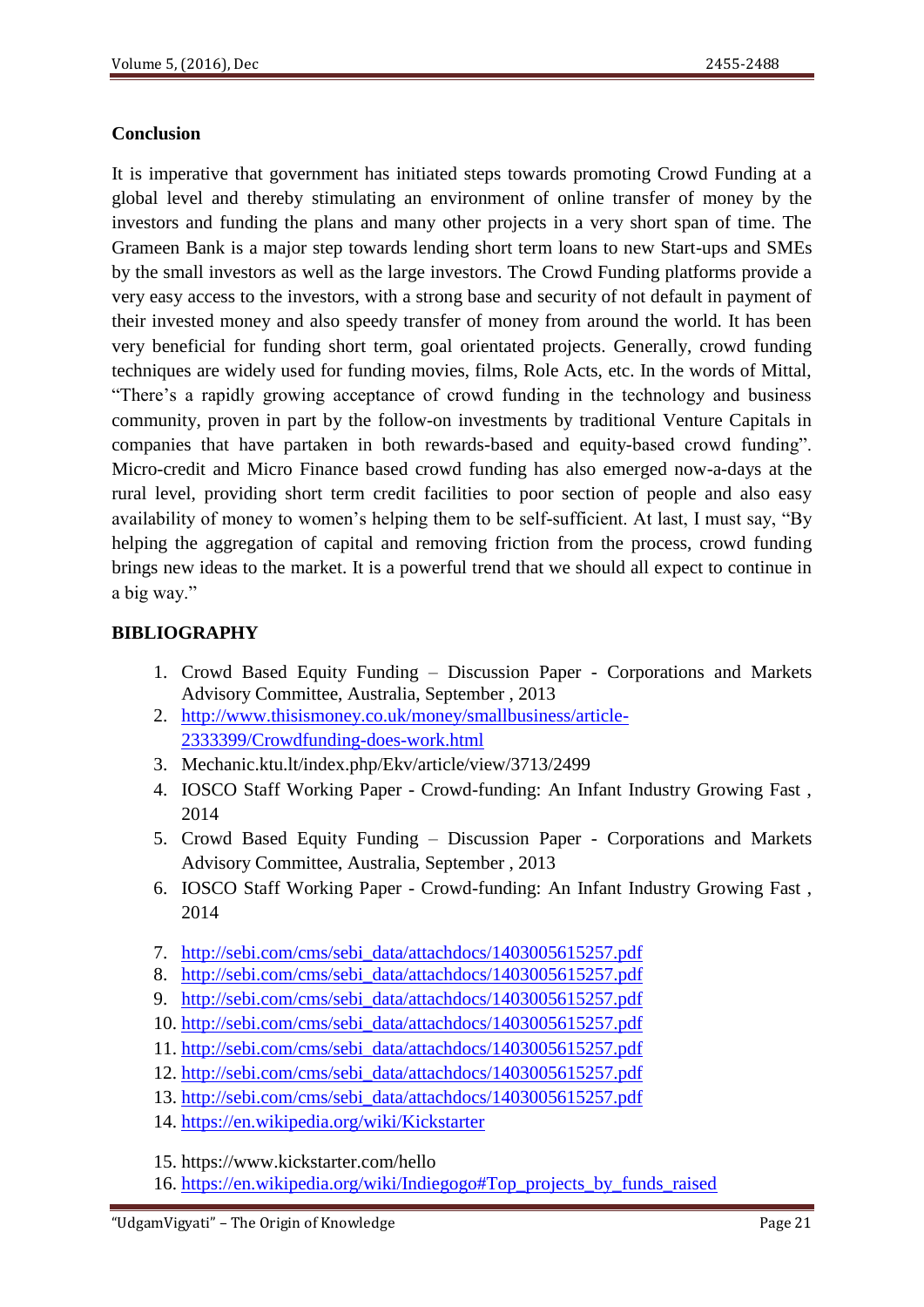- 17. Jason Cons and Kasia Paprocki of the Goldin Institute, ["The Limits of](http://www.foodfirst.org/en/node/2351)  [Microcredit—A Bangladeshi Case",](http://www.foodfirst.org/en/node/2351) *Food First Backgrounder* (Institute for Food and Development Policy), Winter 2008, volume 14, number 4.
- 18. Spooner, Lysander (1846). ["Poverty: Its illegal causes and legal cure.".](http://www.lysanderspooner.org/Poverty.htm) Boston. Retrieved 30 January 2012
- 19. Banerjee, Abhijit; Esther Duflo; Rachel Glennester; Cynthia Kinnan. ["The miracle](http://www.povertyactionlab.org/evaluation/measuring-impact-microfinance-hyderabad-india)  [of microfinance? Evidence from a randomized evaluation".](http://www.povertyactionlab.org/evaluation/measuring-impact-microfinance-hyderabad-india)Retrieved 17 April 2012.
- 20. BBC[:Business Weekly,](http://www.bbc.co.uk/programmes/p003s71s) 2 August 2009
- 21. Bateman, Milford (2010). *Why Doesn't Microfinance Work?*.Zed Books
- 22. IBID
- 23. Drake, Deborah (2002). The Commercialization of Microfinance.Kumarian
- 24. IBID
- 25. Bateman, Milford (2010). *Why Doesn't Microfinance Work?*.Zed Books.
- 26. Armendariz, Beatriz (2005). *The Economics of Microfinance*. Cambridge, Mass: The MIT Press
- 27. IBID
- 28. University of Michigan, Urban and Regional Planning Economic Development Handbook: [Microcredit strategies for assisting neighborhood businesses,](http://www.umich.edu/~econdev/microcredit/) 22 March 2005, retrieved on 13 February 2012
- 29. http://www.unitus.com/wwd\_borrowerprofs.asp
- 30. \*http://www.nabard.org
- 31. \*http://www.sidbi.com/english/products/sfmc/sfmc.asp
- 32. Robert Peck Christen, Richard Rosenberg & Veena Jayadeva. *[Financial](https://en.wikipedia.org/wiki/Financial_institutions)  [institutions](https://en.wikipedia.org/wiki/Financial_institutions) with a [double-bottom line:](https://en.wikipedia.org/wiki/Double_bottom_line) implications for the future of microfinance*[.CGAP](https://en.wikipedia.org/wiki/CGAP) Occasional Paper, July 2004, pp. 2-3.
- 33. https://en.wikipedia.org/wiki/Microfinance
- 34. Rutherford, Stuart; Arora, Sukhwinder (2009). *The poor and their money: micro finance from a twenty-first century consumer's perspective*. Warwickshire, UK: Practical Action. p. 4. [ISBN](https://en.wikipedia.org/wiki/International_Standard_Book_Number) [9781853396885](https://en.wikipedia.org/wiki/Special:BookSources/9781853396885)
- 35. Hermes, N. (2014). Does microfinance affect income inequality? Applied Economics, 46(9), 1021-1034. doi:10.1080/00036846.2013.864039
- 36. Khandker, Shahidur R. (1999). *Fighting poverty with microcredit: experience in Bangladesh*. Dhaka, Bangladesh: The University Press Ltd. p. 78[.ISBN](https://en.wikipedia.org/wiki/International_Standard_Book_Number) [9789840514687.](https://en.wikipedia.org/wiki/Special:BookSources/9789840514687)
- 37. ["Microfinance: Do the micro-loans contribute to the well-being of the people or do](http://www.quora.com/Microfinance/Do-the-micro-loans-contribute-to-the-well-being-of-the-people-or-do-they-leave-them-even-poorer-due-to-high-interest-rates)  [they leave them even poorer due to high interest rates?".](http://www.quora.com/Microfinance/Do-the-micro-loans-contribute-to-the-well-being-of-the-people-or-do-they-leave-them-even-poorer-due-to-high-interest-rates)Quora.Retrieved2014-06- 11.
- 38. Helms, Brigit (2006). *Access for All: Building Inclusive Financial Systems*. Washington: [The World Bank.](https://en.wikipedia.org/wiki/The_World_Bank) [ISBN](https://en.wikipedia.org/wiki/International_Standard_Book_Number) [0-8213-6360-3](https://en.wikipedia.org/wiki/Special:BookSources/0-8213-6360-3)
- 39. Kim, J.C., Watts, C. H., Hargreaves, J. R., Ndhlovu, L. X., Phetla, G., Morison, L. A., et al. (2007). Understanding the impact of a microfinance-based intervention of